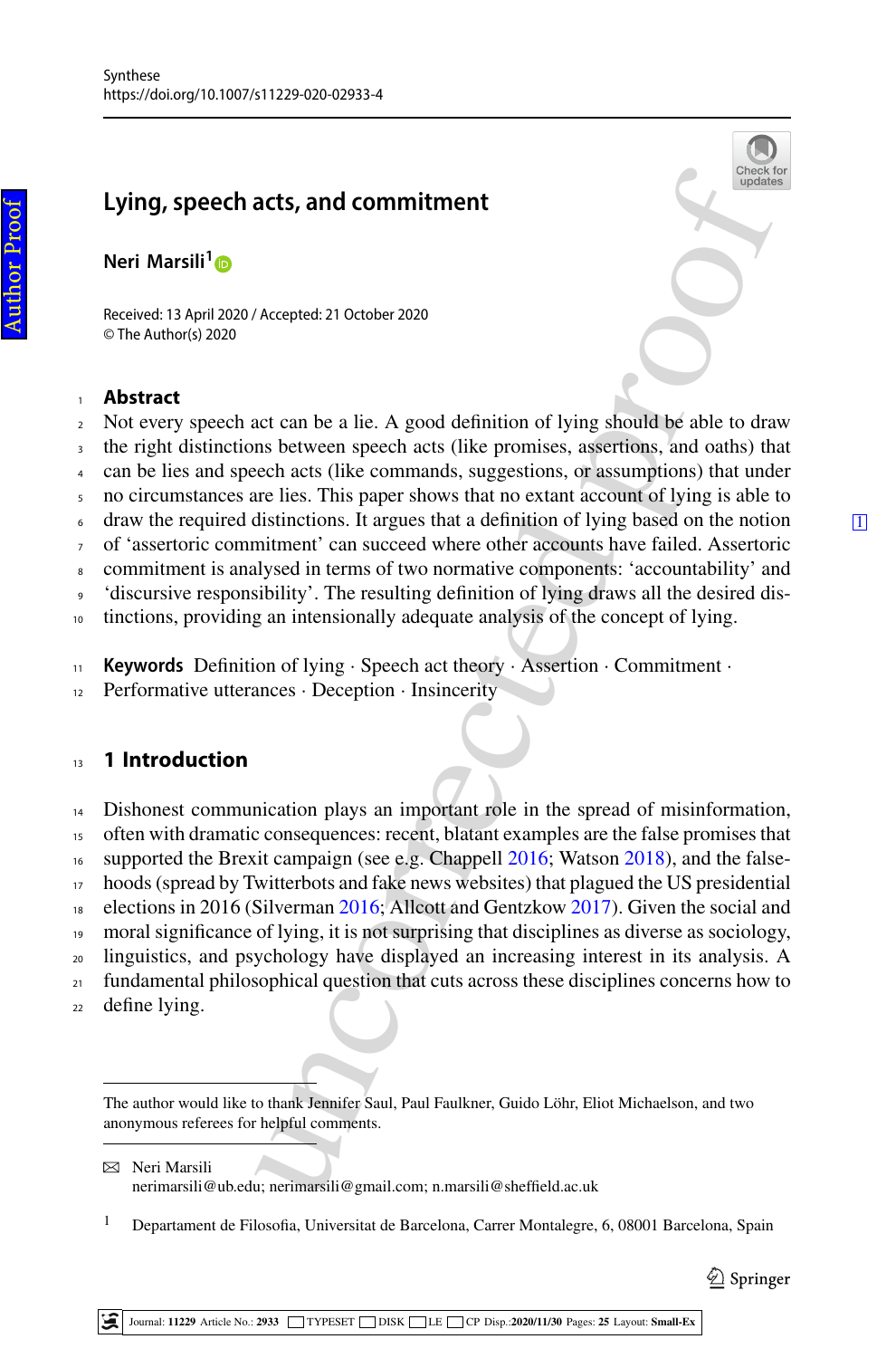Several authors have attempted to offer an analysis of the concept of lying in terms of necessary and sufficient conditions. A variety of different proposals have emerged in the literature, sparking a lively debate about which definition best captures our intuitions (for an overview, see Mahon [2015\)](#page-22-1). This paper presents a puzzle for <sup>27</sup> existing accounts of lying, showing that they are all unable to track our intuitions about whether a given utterance is a lie, and puts forward a definition of lying that is able to solve it.

 With some approximation, extant definitions of lying can be grouped into three families: deceptionist definitions (according to which all lies are intended to deceive) assertion-based definitions (according to which all lies are assertions), and hybrid accounts (which incorporate both requirements). Let us briefly familiarise ourselves with each view.

<sup>35</sup> According to deceptionist definitions (Isenberg [1964;](#page-22-2) Primoratz 1984; Mahon [2008;](#page-22-3)

Lackey [2013\)](#page-22-4), lying consists in saying (as opposed to implying) what you believe to

- <sup>37</sup> be false, with the intention of deceiving your audience into believing what you said. More formally:
- Deceptionist definitions:
- S lies to A iff:
- (a) S utters a declarative sentence with content  $p<sup>1</sup>$
- 42 (b) S believes that  $\neg p$
- (c) S intends A to believe that *p*

mature, sparking a lively debate about which definition lest capture<br>an overview, see Mahon 2015). This paper [pr](#page-23-2)esents as puzzle if<br> $\theta$  lying, showing that they are all unable to track our intuitions abo<br>reance is a lie, The distinctive feature of deceptionist definitions is the 'intention to deceive' requirement (c) (which can be phrased in slightly different ways, see Mahon [2008;](#page-22-3) Fallis [2018\)](#page-21-2). Beyond the mere intuition that lying is a form of intentional deception, a key theoretical motivation for including this requirement is its ability to differentiate between genuine lies and other believed-false declarative utterances that are not lies, such as ironic, metaphorical, and fictional utterances, which are not meant to deceive the audience about their literal content.

 $\mathbf{S}_1$  In recent years an impressive case has been mounted against deceptionist accounts (Carson et al. [1982,](#page-21-3) p. 17; Carson 2006; Sorensen 2007, 2010; Arico and Fallis [2013;](#page-21-5) Fallis [2015,](#page-21-6) [2018;](#page-21-2) Krstić 2018, 2019; Marques 2020), prompting several authors to abandon condition (c). Scholars who reject (c) acknowledge that a definition featuring only (a) and (b) would be too broad, as it would include ironic, metaphorical, and fictional utterances. Typically, their solution is to replace (c) with a condition requiring that the speaker *genuinely asserts* that *p*. More formally:

Assertion-based definitions:

S lies to A iff:

 $\textcircled{2}$  Springer

<span id="page-1-0"></span><sup>&</sup>lt;sup>1</sup> Condition (a) can be formulated in slightly different ways: some authors phrase it as "S says that p" (e.g. Saul [2012;](#page-23-5) Stokke [2013a\)](#page-23-6), others as "S states that p" (e.g. Chisholm and Feehan [1977;](#page-21-7) Mahon [2015\)](#page-22-1). I chose this formulation because it is neutral about the semantics of performative utterances, a topic discussed at length in the next section. Different formulations aside, condition (a) tracks the requirement that a *locutionary* act with content *p* must be performed, as opposed to the requirement (set by condition (d), cf. p. 3) that a specific *illocutionary* act (i.e. assertion) is performed. My phrasing of (a) is not meant to rule out subsentences ("For you!" indicating a letter) and elliptical signs (nodding in response to a question); I am leaving aside these complications merely for ease of exposition, as it is customary in the literature.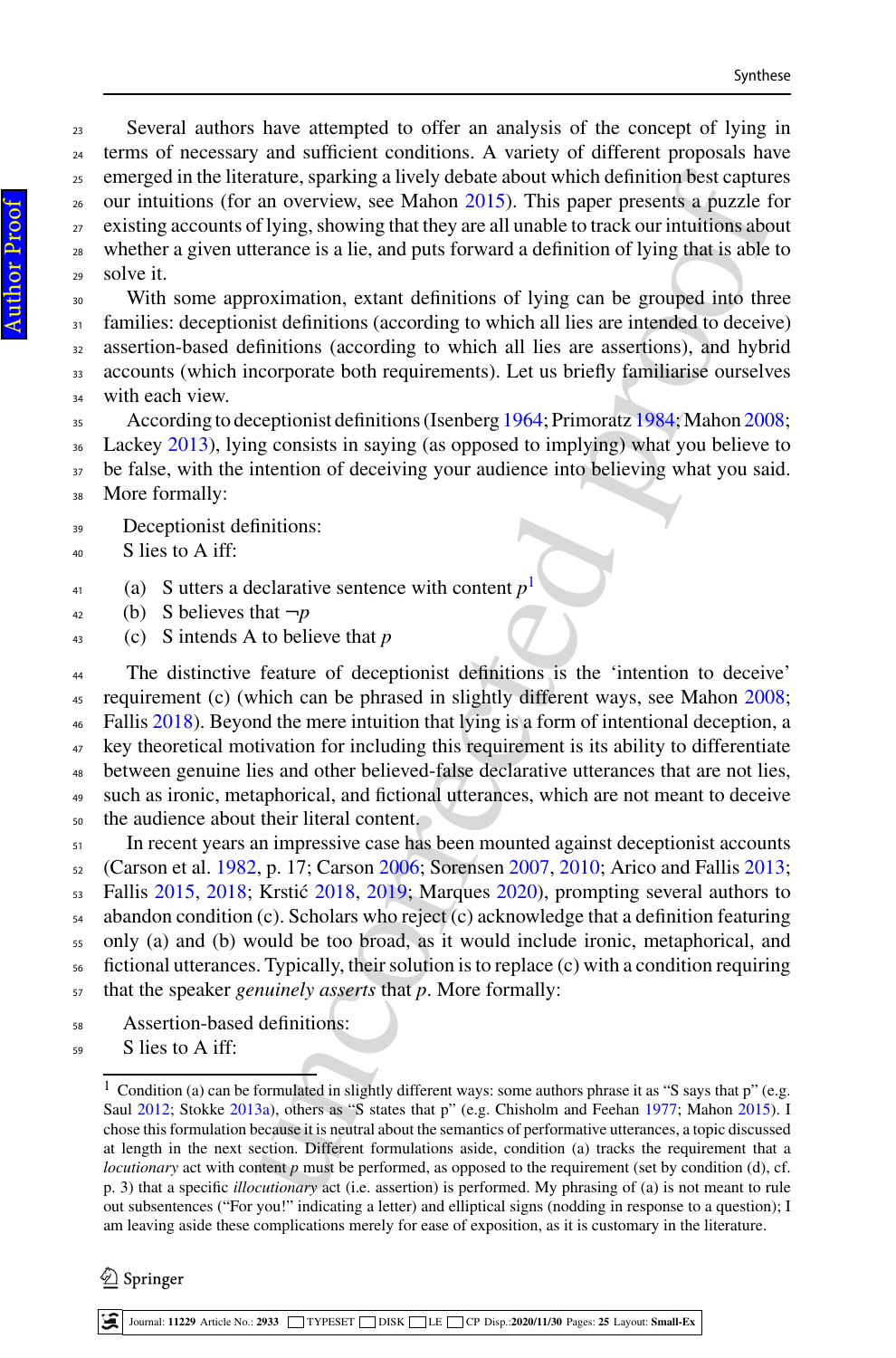- <sup>60</sup> (a) S utters a declarative sentence with content *p*
- $\epsilon_1$  (b) S believes that  $\neg p$
- <sup>62</sup> (c) In making the utterance, S is asserting that *p*

the utera[nc](#page-22-10)e, S is asse[r](#page-23-6)ting that  $p$ <br>
and the dustre asserting band [o](#page-23-5)f hying<sup>2</sup> t[e](#page-16-0)n[d](#page-13-0) to agree that<br>
adsserts something instincerely, but disagree on what to count as<br>
asserts something instincerely, but disagree on what  $\epsilon$ <sub>63</sub> Scholars who endorse assertion-based definitions of lying<sup>2</sup> tend to agree that a <sup>64</sup> speaker lies iff she *asserts something insincerely*, but disagree on what to count as an  $\frac{1}{2}$  assertion for the purpose of defining lying.<sup>3</sup> In other words, assertion-based definitions <sup>66</sup> of lying differ depending on how the 'assertion-condition' (d) is formulated. Hybrid  $67$  accounts (the third family of definitions) incorporate both condition (c) and condition  $\epsilon_{88}$  (d) in their definition of lying.<sup>[4](#page-2-2)</sup>

- $\epsilon_{\theta}$  The next section (Sect. [2\)](#page-2-3) introduces a new puzzle for definitions of lying: dis- $\pi$ <sup>0</sup> tinguishing between the speech acts that can be lies and those that cannot. It shows  $71$  that deceptionist definitions are unable to make the right distinctions in this respect.
- $72$  The subsequent sections will review the most prominent assertion-based definitions
- $73$  (Stokke [2013a,](#page-23-6) [b,](#page-23-7) [2018;](#page-23-8) Fallis [2012,](#page-21-8) [2013;](#page-21-9) Carson [2006\)](#page-21-4), showing that these proposals
- $74$  are either similarly unable to draw the required distinctions (Sect. 3.1–3) or vulnerable
- $75$  to further counterexamples (Sect. [3.4\)](#page-11-0). Where these accounts have failed, I argue that
- <sup>76</sup> a definition based on the notion of assertoric commitment can succeed. After intro-
- $\pi$  ducing a novel account of assertoric commitment (Sect. 4), I show that the resulting
- <sup>78</sup> definition of lying avoids the difficulties affecting other accounts, and provides an
- <sup>79</sup> adequate analysis of the concept of lying (Sect. 5).

## <span id="page-2-3"></span><sup>80</sup> **2 The puzzle of explicit performatives**

- 81 One of the main contentions of this paper is that a good definition of lying should be <sup>82</sup> able to draw a distinction between the speech acts that are 'lie-apt' and those that are
- <sup>83</sup> not. I will argue that some *explicit performative sentences* can be used to lie (Sect. [2.1\)](#page-3-0),
- <sup>84</sup> while others can be used to deceive, but not to lie (Sect. 2.2).<sup>5</sup> The importance of this

 $\mathcal{Q}$  Springer

<span id="page-2-0"></span><sup>&</sup>lt;sup>2</sup> This label was first introduced by Stokke  $(2013a)$ . Proponents of this view include Carson  $(2006, 2010)$  $(2006, 2010)$  $(2006, 2010)$ ; Sorensen [\(2007,](#page-23-3) [2010\)](#page-23-4); Fallis (2009, 2012, 2013); Stokke (2013a, 2018).

<span id="page-2-1"></span><sup>&</sup>lt;sup>3</sup> Carson [\(2006,](#page-21-4) [2010\)](#page-21-10) and Saul (2012) suggest that a further condition might be required, namely that the asserted proposition be actually false—but neither commits to this further requirement (for compelling empirical reasons not to include this condition, see Wiegmann et al. 2016). Also, different authors take (d) to have different significance. Some (e.g. Chisholm and Feehan 1977, p. 142; Fallis [2009,](#page-21-11) p. 33; Meibauer [2014\)](#page-22-8) take their proposed phrasing of (d) to be a *definition* of assertion. Others do not wish to "[commit themselves] to a view of the final analysis of the phenomenon of assertion" (Stokke [2013a,](#page-23-6) [b,](#page-23-7) p. 46, cf. Carson [2006,](#page-21-4) p. 300).

<span id="page-2-2"></span><sup>&</sup>lt;sup>4</sup> The label 'hybrid' is mine. Defenders of this view include Simpson (1992); Mannison [\(1969\)](#page-22-9); Chisholm and Feehan [\(1977\)](#page-21-7); Kupfer (1982); Newey (1997); Williams (2002); Meibauer [\(2005,](#page-22-12) 2014); Faulkner [\(2007,](#page-21-12) [2013\)](#page-21-13). Many of these authors are motivated to endorse both (c) and (d) by Gricean considerations about the nature of communicative acts and testimony (cf. fn 10).

<span id="page-2-4"></span> $<sup>5</sup>$  In what follows, my discussion will inevitably be limited to a few examples, since it is practically impos-</sup> sible to discuss every performative verb of the English language. The chosen linguistic sample, however, is significant: my token utterances are representative of classes of speech acts (assertives, commissives, directives) on which we have straightforward intuitions. I will not consider other classes, such as *declarations* and *expressives*, because I do not take our intuitions about them to be straightforward enough to establish whether a given definition should count them as lies or not.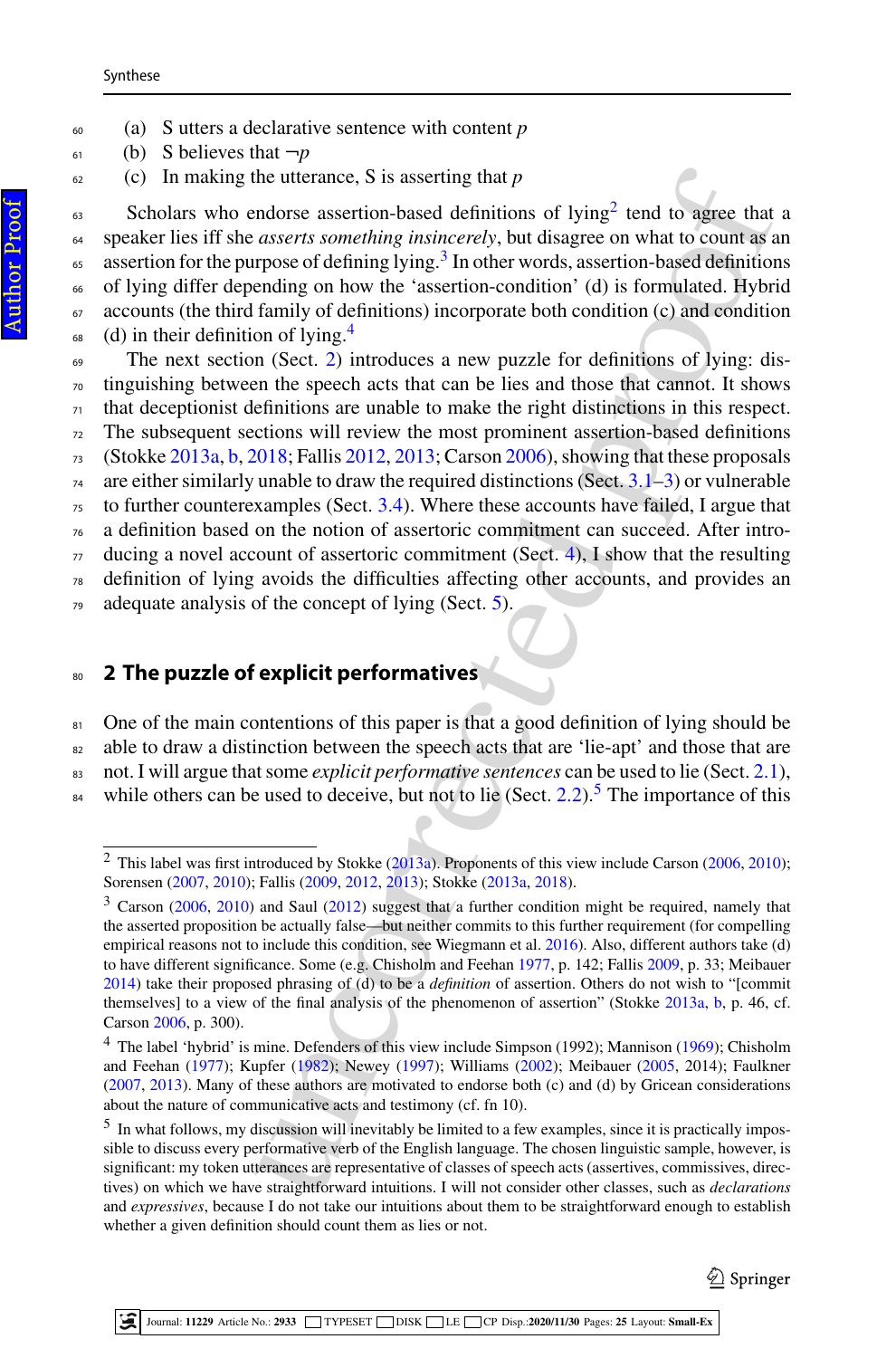$\frac{1}{85}$  becomes apparent once we realise (Sect. [2.3](#page-6-0)[–3\)](#page-7-1) that most existing definitions are <sup>86</sup> inaccurate, precisely because they are unable to draw this distinction.

### <sup>87</sup> **2.1 Lying with explicit performatives**

 Explicit performative sentences ('explicit performatives' for brevity) are declarative 89 sentences of the form "I (hereby) [performative verb] that  $\Phi$ ", in which the speaker performs a given illocution (promising, asserting, betting, etc.) by declaring that they are performing that illocution. Utterances (1) to (3) are examples of explicit perfor- matives that can be lies. To simplify the discussion, I have marked the *content* of each speech act (what the speaker is promising, asserting, swearing, etc.) with an asterisk:

- $94$  (1) I assert that (1\*) I received expressed consent from the patient
- 95 (2) I promise that  $(2^*)$  I will wear a blue dress at the wedding
- 96 (3) I swear that (3\*) I saw the defendant at the crime scene

Intuitively, (1), (2)<sup>[6](#page-3-1)</sup>, and (3) can be lies under the right circumstances—whenever the <sup>98</sup> speaker believes, respectively, that  $(1^*)$ ,  $(2^*)$  or  $(3^*)$  is false (and aims to convince <sup>99</sup> the interlocutor that these propositions are true). To put the same point differently: the <sup>100</sup> fact that you are explicitly asserting, promising, or swearing that something is the case <sup>101</sup> does not render you immune from the accusation of having lied.

<span id="page-3-0"></span>**slicit performatives**<br>
ive sentences ('explicit performatives' for brevity) are declaratiom<br>
inm "I (hereby) [performative verb] that  $\phi$ ", in which the speak<br>
loc[u](#page-21-14)tion (promising, asserting, betting, etc.) by declaring It could be argued, however, that performative utterances can *never* be lies. Since assuming the opposite (i.e. that some performatives *can* be lies) is crucial to the argument delivered in this paper, I will begin by reconstructing and dismissing the case 105 against performative lies. The reader who already shares the intuition that  $(1–2–3)$  are genuine lies can jump to Sect. 2.2, where I proceed to expose the rest of my argument. Let us call the view that performative utterances can never be lies the '*No*- *Performatives View'*. This view maintains that (1–2–3) *cannot* be lies, despite our pre-theoretical, naïve intuitions about them, and is motivated by a 'descriptivist' semantic theory of the content of explicit performatives. A descriptivist semantics <sup>111</sup> is one that identifies the propositional content of our explicit performatives with the <sup>112</sup> full sentences (1, 2, 3), rather than the embedded that-clauses (1<sup>\*</sup>, 2<sup>\*</sup>, 3<sup>\*</sup>).<sup>[7](#page-3-2)</sup> On this view, if you utter (3), you *assert that you are swearing* that you saw the defendant at the crime scene. If we interpret performatives in this literal way, it becomes apparent that it is virtually impossible to lie by uttering them (cf. Searle [1989,](#page-23-9) p. 539; Marsili [2016,](#page-22-13) pp. 275–277).

 To appreciate this point, recall that lying requires insincerity: you must believe that the content of your utterance is false (condition (b) in the definitions above). But whenever you proffer (3), you know that it is true *that you are swearing* that you saw the defendant at the crime scene (i.e. that  $(3)$  is true), because your saying so <sup>121</sup> *amounts to* swearing it. Therefore, whenever you say (3) you know that (3) is true. If

### $\textcircled{2}$  Springer

Journal: **11229** Article No.: **2933** TYPESET DISK LE CP Disp.:**2020/11/30** Pages: **[25](#page-22-0)** Layout: **Small-Ex**

<span id="page-3-1"></span> $6$  For experimental evidence that ordinary speakers overwhelmingly classify insincere promises like (2) as lies, and a more general defence of the view that you can lie by promising, see Marsili [\(2016\)](#page-22-13). Relatedly, authors like Ross [\(1930\)](#page-23-10), Fried (1978) and Carson (2006, 2010) take all lying to involve the breach of an implicit promise to tell the truth; on this view, "every lie is a broken promise" (Fried [1978,](#page-21-14) p. 67).

<span id="page-3-2"></span><sup>&</sup>lt;sup>7</sup> Descriptivism is advocated by Hedenius [\(1963\)](#page-22-14); Lewis [\(1970\)](#page-22-15); Bach [\(1975\)](#page-21-15); Ginet [\(1979\)](#page-21-16); Bach and Harnish [\(1979\)](#page-21-17).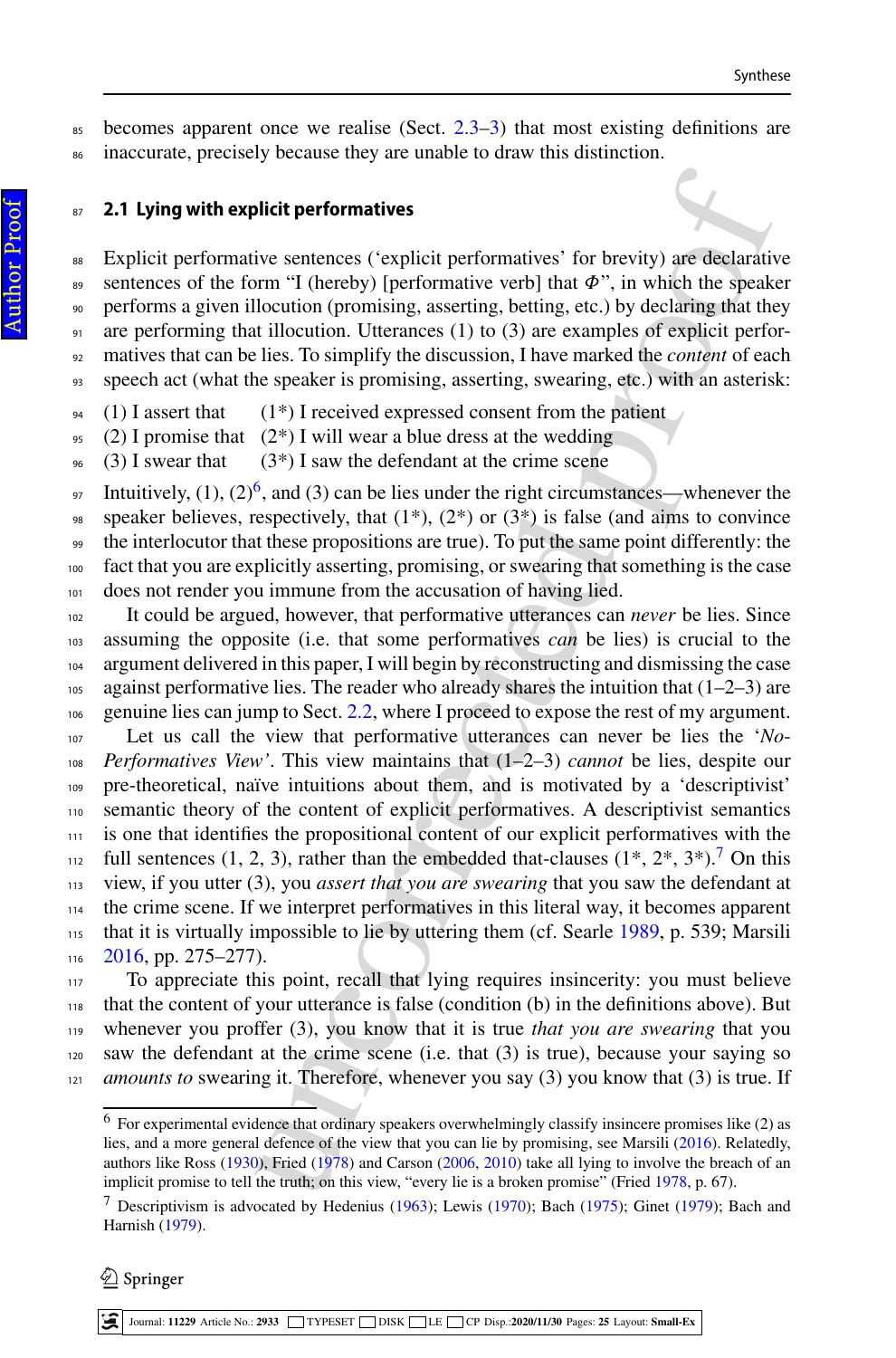#### Synthese

 descriptivism is true, and the content of (3) is just (3), it follows that whenever you utter (3) you are sincere. The same diagnosis applies to any other explicit performative

 utterance, including (1) and (2). On a descriptivist reading, performative utterances  $_{125}$  can never be lies.<sup>8</sup>

 It is far from obvious that descriptivism is an adequate account of performative utterances; as a matter of fact, this view is subject to a number of compelling objections 128 (see e.g. Harris [1978;](#page-22-16) Searle [1989;](#page-23-9) Reimer [1995;](#page-23-11) Jary [2007\)](#page-22-17). If descriptivism is an inadequate account of performative utterances, then there is no strong reason to accept the No-Performatives View, nor its counterintuitive consequence that  $(1-3)$  cannot be <sup>131</sup> lies. But even if we leave aside the shortcomings of descriptivism, there are compelling reasons to reject the No-Performatives View: its predictions are hard to square with our most basic intuitions about lying, with our moral judgements, and with our legal practices.

g (1) and (2). On a descriptivist [re](#page-21-18)ading, performative utterance<br>vious that descriptivism is an adequate account of performative<br>clusters of fact, this view is subject to a number of compelling object<br>for 378; Searle 198 To illustrate, consider the following. Every existing definition of lying converges (and rightly so) on the prediction that, uttered alone, the starred statements  $(1^*)$ ,  $(2^*)$ , and  $(3^*)$  can be lies (as long as they are uttered insincerely). This is intuitive, but it exposes some counterintuitive implications of the No-Performatives View. A speaker who disbelieves (3\*) lies if she *plainly asserts* that she saw the defendant at the crime scene with (3\*); but if the same speaker chooses instead to *swear* that she saw the defendant (uttering (3) instead) she is *sincere* and is *telling the truth* according to the No-Performative View. While there may be a trivial, 'technical' sense in which these remarks are correct (*i.e.* a descriptive, overly literal interpretation of what the speaker is saying), these assessments clearly do not reflect our real-world communicative practices. Clearly, choosing (3) over (3\*) in court will not render you immune from a charge of perjury. By swearing, you are assuming *more* responsibility for what you say than by plainly making the same claim. Rather than freeing you from the accusation of having lied, choosing (3) over (3\*) renders you liable to *stronger* criticisms if it turns out that  $(3^*)$  is false. If lying is a concept designed to track the most severe form of communicative dishonesty (Adler 1997; Williams 2002, p. 197; Krauss [2017\)](#page-22-18), then it is just not clear how we can plausibly maintain that the speaker of  $(3^*)$  is lying and the speaker of (3), who undertakes even *more* responsibility for the same claim, is not. Similar considerations apply to promises. Both by *promising* that you will wear a <sup>154</sup> blue dress at the wedding (2) and by merely announcing that you will do it ( $2^*$ ), you

 create an expectation that you will show up at the wedding with a blue dress. The only difference is that when you promise you take on a *stronger* and more explicit responsibility to make it happen. Oddly, the No-Performatives View predicts that only when you assume *less* responsibility you are lying. *Mutatis mutandis,* the same point 159 applies to the difference between simply stating that you have expressed consent from 160 a patient  $(1^*)$  and explicitly asserting it  $(1)$ .

<span id="page-4-0"></span> According to descriptivism, performative utterances can at most be 'misleading'. Descriptivists will concede that with (3) the speaker can perform an *indirect* speech act with content (3\*) (Bach and Harnish [1979,](#page-21-17) p. 208). On this view, (3) can be used to *imply* that the speaker saw the defendant at the crime scene, but not to *directly* claim it – so that (3) is at most deceptive or misleading. I discuss at length the implications of descriptivism for the lying/misleading distinction in Marsili [\(2016,](#page-22-13) pp.: 275–278). For more on the distinction and its importance, see e.g. Adler [\(1997\)](#page-21-18), Saul [\(2012\)](#page-23-5), Stokke [\(2013b\)](#page-23-7), Berstler [\(2019\)](#page-21-19).

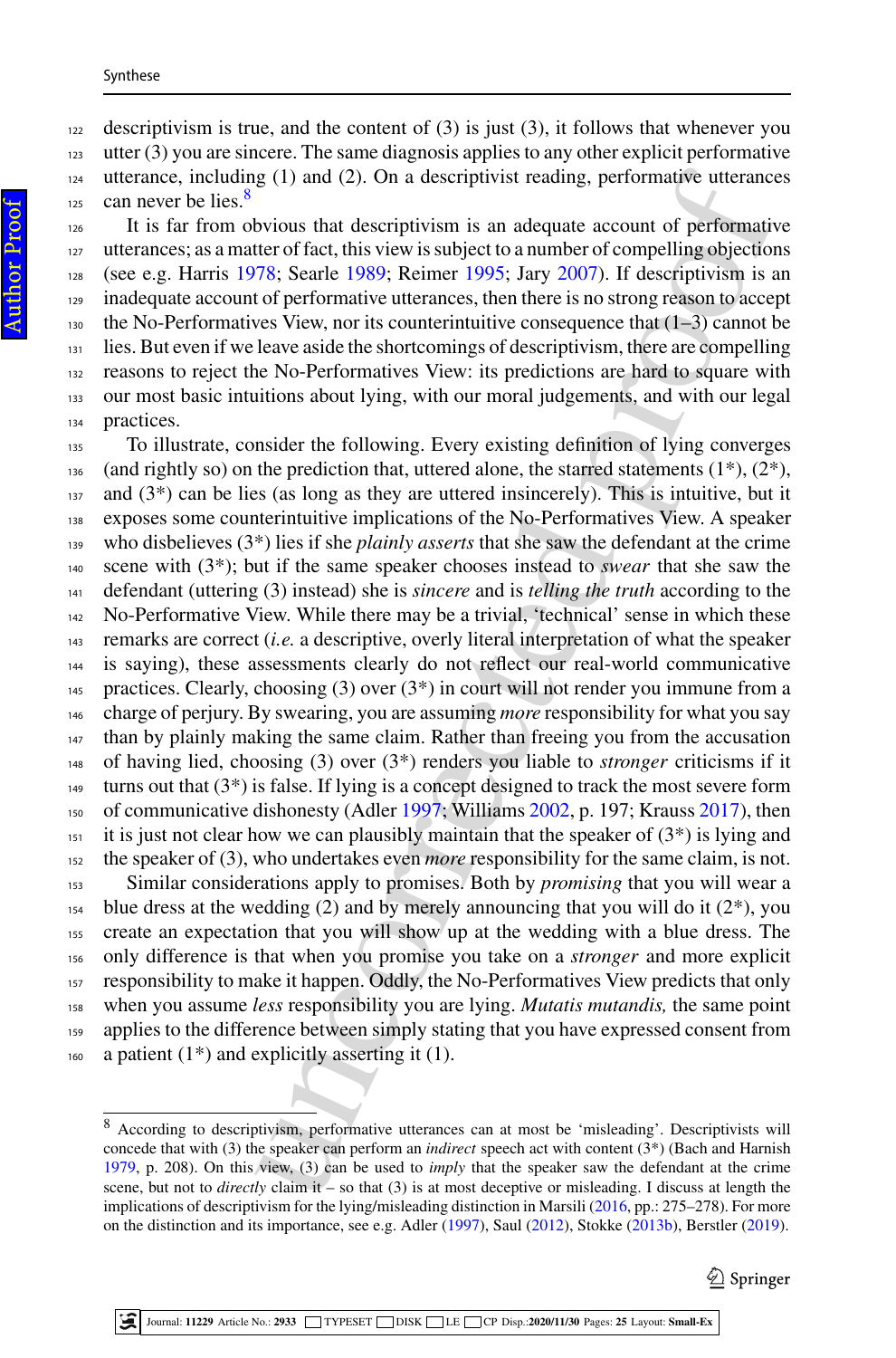These counterintuitive predictions extend to many other performatives that are barely distinguishable from direct assertions: *warning, admitting, insisting, agreeing, denying, guaranteeing, assuring,* etc. For example, the No-Performative View predicts that under no circumstances (1a), (1b), and (1c) can be lies. And yet, these utterances are not significantly (practically, legally, morally, etc.) different from the plain assertion  $(1^*)$ :

- (1a) I warn you that (1\*) I received expressed consent from the patient
- $_{168}$  (1b) I admit that (1<sup>\*</sup>) I received expressed consent from the patient
- (1c) I guarantee that  $(1^*)$  I received expressed consent from the patient

 Recapitulating, there are strong motivations to reject the No-Performatives View: it clashes with our pre-theoretical intuitions about performative utterances, and its predictions are difficult to reconcile with our moral judgments, our legal practices, and with our reactive attitudes to performative utterances in real-life situations. On the other hand, the positive case supporting the No-Performatives View is weak: the only theoretical motivation to accept it is that it is entailed by descriptivism, a view that is not exempt from objections. In what follows, I will therefore proceed on the assumption <sup>177</sup> that the No-Performatives View is incorrect, and that a good definition of lying should 178 accommodate the intuition that  $(1-2-3)$ ,  $(1a-1b-1c)$ , and cognate utterances can be lies.

## <span id="page-5-0"></span>**2.2 Explicit performatives that cannot be lies**

- Although *some* explicit performative utterances can be lies under the right conditions,
- not *all* performative utterances can be. Consider the following examples:
- (4) I conjecture that (4<sup>\*</sup>) the blood on the blade is Reza's
- (5) I advise that (5<sup>\*</sup>) you try that quiche
- (6) I command that (6<sup>\*</sup>) you steal that chicken

*ing*, *assuring*, etc. For example, the No-Performative Vew prelies<br>matances (1a), (1b), and (1c) can be lies. And yet, these utterance<br>(y fractically, legally, morally, etc.) different from the plain assertio<br>(y fractic 186 In the previous section, we saw that  $(1-2-3)$  are lies whenever the speaker believes <sup>187</sup> their respective content  $[(1^*), (2^*), (3^*)]$  to be false. By contrast, it is not clear under which conditions (4), (5) or (6) could be lies. While they can surely be *deceptive* or *misleading*, it is not possible, strictly speaking, to *lie* by uttering them. For example, <sup>190</sup> if I conjecture that the blood on the blade is Reza's even though I know it is not [I disbelieve (4\*)], it would be appropriate to criticise me for having been deceptive, but not for having lied, since I have merely *conjectured* that (4\*) is true, and conjecturing something is not yet claiming that it is true. The advice (5) can be misleading in several ways: it may falsely imply that the quiche is delicious, or falsely suggest that the hearer can (and will) eat the quiche. Similarly, the command (6) may falsely imply that it is possible to steal the chicken (even though it is well guarded), or that the speaker has the <sup>197</sup> authority to command its theft (even though she is merely impersonating someone with such authority). But even though (4), (5) and (6) can be deceptive in several different ways, it seems that under no circumstances could they be appropriately classified as  $_{200}$  lies.<sup>9</sup>

Journal: **11229** Article No.: **2933** TYPESET DISK LE CP Disp.:**2020/11/30** Pages: **[25](#page-22-0)** Layout: **Small-Ex**

<span id="page-5-1"></span><sup>&</sup>lt;sup>9</sup> In a recent paper, Viebahn [\(2019\)](#page-23-12) has argued that one can lie by presuppositions. If this is right, insofar as any speech act can trigger a presupposition, any speech act can be used for lying: e.g. (5) could be a lie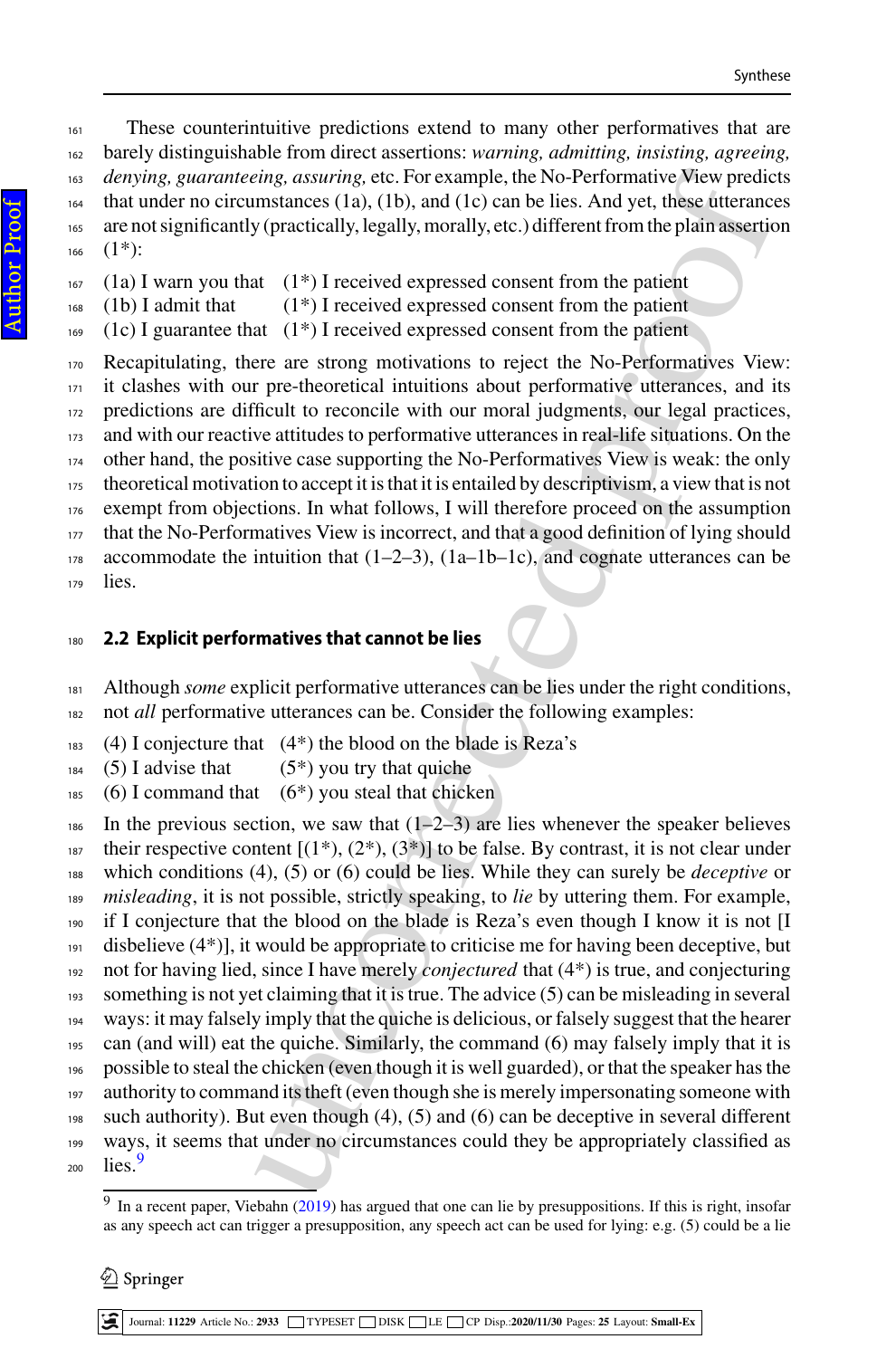<sup>201</sup> It should now be clear that some speech acts can be lies, while some others cannot. This is important, because it has crucial implications for theorising about lying. It establishes two key desiderata for a definition of lying to which theorists have paid little attention so far: a good definition should be able to acknowledge (a) that some performative utterances (explicit assertions, promises, sworn statements, warnings, etc.) can be lies, but also (b) that some other performative utterances (like conjectures, advices, and orders) cannot be lies. To understand the importance of these considera- tions for our theorising about lying, let us consider its implications for what is perhaps the most influential philosophical view about lying: deceptionism.

### <span id="page-6-0"></span><sup>210</sup> **2.3 The puzzle applied: deceptionism**

211 Are deceptionist accounts able to draw all the desired distinctions? The answer can only be negative, since all deceptionist definitions classify  $(4-5-6)$  as lies. These sentences are all in the declarative mood, so that they all meet condition (a). Furthermore, we <sup>214</sup> have just seen that it is possible to imagine scenarios in which the speaker believes that the content of any of these sentences is false, and intends to make the audience believe that it is true, so that conditions (b) and (c) can also be met. Against the desiderata, deceptionist definitions classify deceptive uses of  $(4-5-6)$  as lies. If this is correct, deceptionist definitions are not intensionally accurate.

y desiderata for a definition of lying to which theoryis have paid<br>
and a definition should be able to acknowledge (a) that some area good definition should be able to acknowledge (a) that some conserved takes (b) that so Appealing to a descriptivist interpretation will not help the deceptionist, for reasons that were given above (Sect. 2.1). Admittedly, a descriptivist reading of deceptionist  $_{221}$  definitions would exclude (4–5–6), because (so interpreted) these sentences are true in virtue of the speaker's saying so. But a descriptivist reading would also rule out *every other performative lie*. This is not a good trade-off for deceptionism, because it prevents it from counting explicit assertions, warnings, sworn statements, and other lieapt speech acts as lies. Whichever semantics of performative utterances we favour,  $10$  deceptionist definitions will be able to accommodate one of the required sets of intu-itions, but not both.

<sup>228</sup> We will see that the challenge faced by deceptionist accounts applies to every other <sup>229</sup> definition of lying. A good definition should be able to classify explicit performatives  $230$  like  $(1-2-3)$  as lies, but also exclude performatives like  $(4-5-6)$ , which under no 231 circumstances can be correctly classified as lies. In the next sections, I will show that

 $\mathcal{Q}$  Springer

Footnote 9 continued

if the speaker knows that there is no quiche that the hearer can try. Viebahn's view can be disputed, but I do not wish to enter the debate on presuppositional lying here. If one is moved by Viebahn's arguments, my claim should be read as follows: that (4), (5), (6) cannot be used to lie *about their content* (4\*), (5\*) and (6\*), and that a good definition of lying should predict so. For the sake of simplicity, I will assume this conditional qualification as implicit throughout the paper.

<span id="page-6-1"></span><sup>&</sup>lt;sup>10</sup> Another 'semantic' strategy would be to argue that  $(4-5-6)$  cannot meet condition (b) because they do not possess truth-evaluable content. However, parallel problems apply. While some linguists have in fact challenged (in one way or another) the idea that every speech act possesses truth-evaluable content, what is needed here is a theory that both excludes  $(4-5-6)$  and includes  $(1-2-3)$ . Proving that such a theory of content *cannot* be developed goes beyond the ambitions of this paper, but there are at least two reasons to suspect that this solution is not viable. First, despite the vast literature on explicit performatives, no theory that draws these distinctions has been defended before (see Recanati 2013 for an overview). Second, a plausible theory should employ either *syntactic features* or *direction of fit* to set apart performative sentences that have truth-evaluable content from those who don't, but neither of these features can be used to set apart the two groups of sentences under consideration (1–2–3 and 4–5–6) (see fn 19 for an example).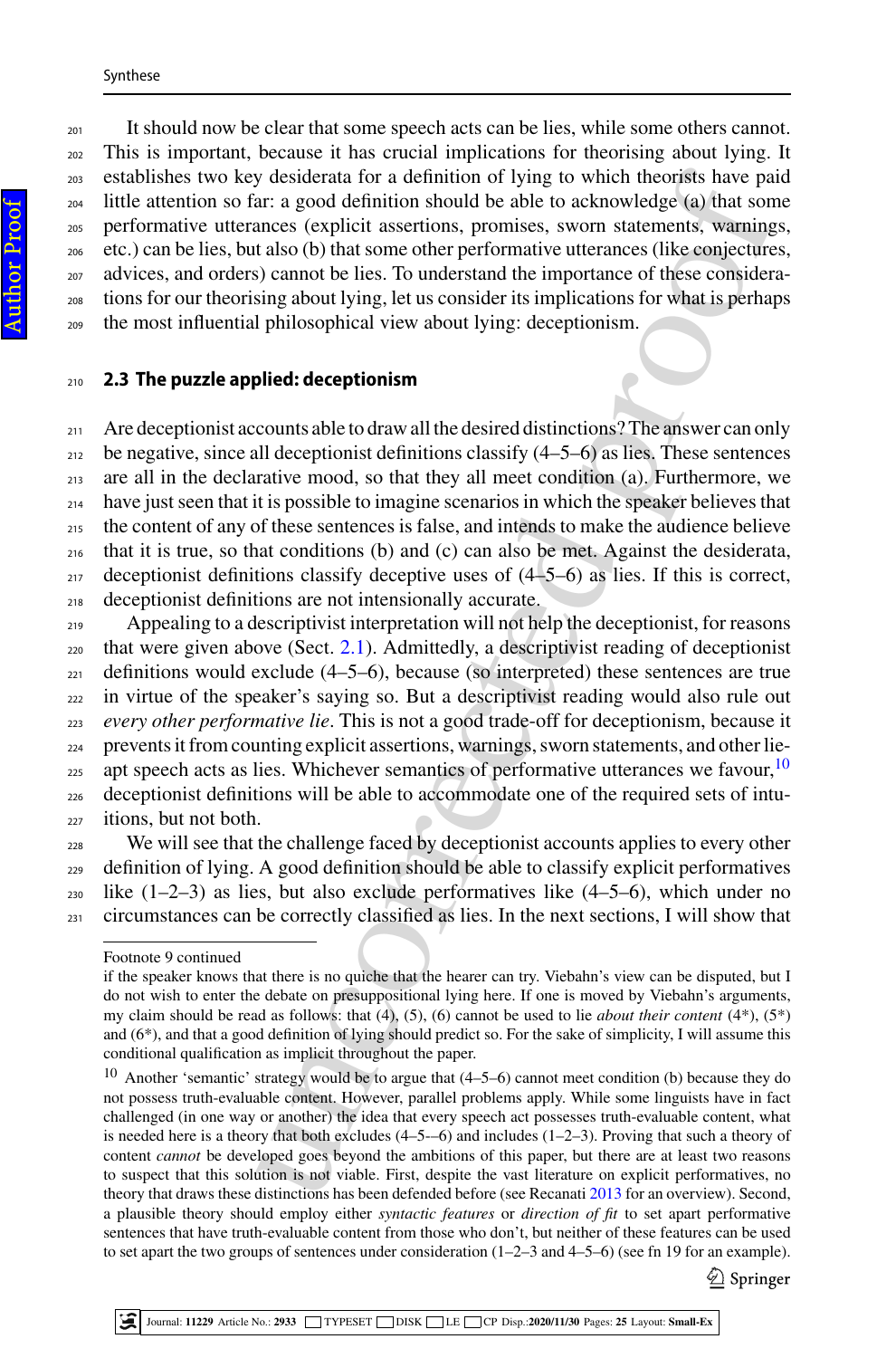also assertion-based definitions are unable to meet these desiderata. While I will not discuss hybrid accounts, it should be noted that for any given assertion-based definition that cannot rule out (4–5–6), so is the hybrid account built on that definition (because the intention to deceive condition alone (c) is unable to discard these cases). In other words: whenever an assertion-based account is proved to be too narrow, so is the hybrid account that it is built on it.<sup>11</sup>

## <span id="page-7-1"></span><sup>238</sup> **3 Testing extant definitions**

#### <span id="page-7-0"></span><sup>239</sup> **3.1 Intentionally communicating something false**

<sup>240</sup> Since assertion-based definitions differ primarily in how the assertion condition (d) is  $_{241}$  formulated, in what follows I will only discuss how the assertion condition is formu-<sup>242</sup> lated by different authors, keeping (a) and (b) fixed.<sup>[12](#page-7-3)</sup> I will first discuss Fallis' work. <sup>243</sup> In a series of recent papers, [\(2009,](#page-21-11) [2012,](#page-21-8) [2013\)](#page-21-9) Fallis delineates a number of ways to develop an assertion-based definition of lying. In Fallis (2012),<sup>13</sup> lying is defined <sup>245</sup> as the intentional, explicit communication of something that the speaker believe to be <sup>246</sup> false. The following assertion-condition (d) is adopted<sup>14</sup>:

### <sup>247</sup> *ACF1: S intends to communicate that p*

( $t(4-5-6)$ , so is the hybrid acco[u](#page-21-11)nt built on that d[e](#page-22-19)finition (because  $t$  coinci[d](#page-7-5)es contition alone (c) is unable to discard these classes). In other assertion-based account is [p](#page-21-8)roved to be too narrow, so is the hybrid Fallis acknowledges that the notion of 'communication' plays a key role in this pro- posal: "what counts as communication makes a difference for what counts as a lie [according to ACF1]". Nonetheless, he controversially adds that no particular notion  $_{251}$  of communication is needed for his account to work: "for purposes of this paper, it will  $_{252}$  not be necessary to settle on one specific account of communication" [\(2012,](#page-21-8) p. 572). It is hard to agree with this claim. Absent a clear criterion to determine whether an utter- ance is 'intended to be communicated', ACF1 is underdetermined: it does not provide a clear and univocal criterion to determine whether a given utterance is a lie—in other words, it fails to *define* what lying is (cf. Keiser 2016, p. 476fn).

<sup>257</sup> It could be argued, however, that failing to specify what is meant by 'communica-<sup>258</sup> tion' need not lead to this sort of indeterminacy. Fallis might not have specified what he

Journal: **11229** Article No.: **2933** TYPESET DISK LE CP Disp.:**2020/11/30** Pages: **[25](#page-22-0)** Layout: **Small-Ex**

<span id="page-7-2"></span><sup>&</sup>lt;sup>11</sup> Matters are slightly more complex for 'Gricean' hybrid views, according to which a speaker S asserts that *p* iff S intends her audience A to accept that *p* at least partly on the basis of the fact that A recognises S's intention to make A accept that *p* (endorsed, slightly amended, by Meibauer [2005,](#page-22-12) 2014; Faulkner [2007,](#page-21-12) 2013). Here the deception condition (c) and the assertion condition (d) impose virtually the same constraint. I will not discuss these views here because they have already been criticised at length elsewhere (e.g. Fallis [2010,](#page-21-20) [2018\)](#page-21-2), but it is worth noting that (beyond known counterexamples) they will have trouble accommodating the examples discussed in Sect. 3.2 (bets, conjectures and suppositions) and in Sect. [3.4](#page-11-0) (proviso-lies).

<span id="page-7-3"></span><sup>&</sup>lt;sup>12</sup> The recurring acronym "AC" will be meant to remind the reader that, for each view, I am reporting the "Assertion Condition" (d) rather than the whole definition, which includes also (a) and (b)).

<span id="page-7-4"></span><sup>&</sup>lt;sup>13</sup> I will not discuss Fallis' (2009) proposal: it has been shown to be incorrect, because it counts most ironical utterances as lies (Stokke 2013a, b), and was rejected by Fallis himself [\(2012\)](#page-21-8).

<span id="page-7-5"></span><sup>14</sup> Fallis [\(2012\)](#page-21-8) never presents conditions (a)–(b)–(d) separately, but rather packs them together in a single sentence. Nonetheless, he is committed to ACF1 being a necessary condition for lying in addition to (a) and (b). For ease of exposition, I will ignore this complication.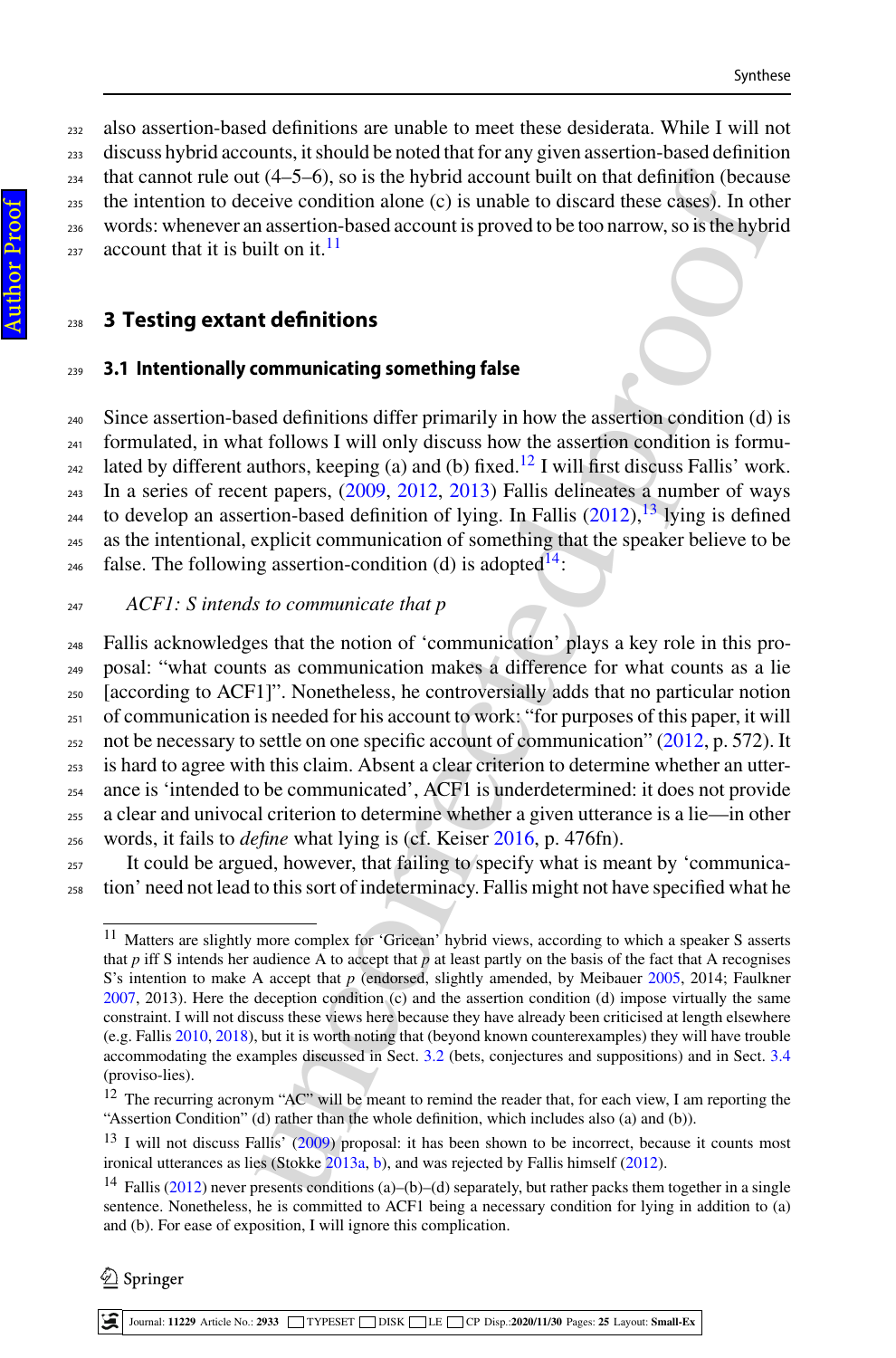#### Synthese

 $_{259}$  means by 'communication' simply because he has in mind a rather ordinary notion.<sup>[15](#page-8-0)</sup> <sup>260</sup> Accordingly, we may assume that ACF1 is satisfied iff an ideal English speaker would  $_{261}$  agree that the speaker intended to communicate that  $p$ , in the ordinary sense of the <sup>262</sup> term.

 However, as the predictions of ACF1 become clearer, its structural problems become clearer too. Specifically, ACF1 is unable to rule out many performative utterances that are not lie-apt. This is because virtually any speech act (and not only the ones that are lie-apt) can be accompanied by the intention to communicate that their content is true. To illustrate, consider (4) once again:

 $268$  (4) I conjecture that (4<sup>\*</sup>) the blood on the blade is Reza's

ther intended to communicate that *p*, in the ordinary sense of the<br>predictions of ACF1 become clearer, its structural problems become<br>cally, ACF1 is unable to rule out many performative uttenaces this<br>sis because virtual <sup>269</sup> Imagine a speaker (call her Luisa) who utters (4) with the intention to insinuate that the blood on the blade is indeed Reza's. There is clearly a sense in which Luisa *intends to communicate* that the blood is Reza's: if she believes that  $(4^*)$  is false, Fallis's  $_{272}$  definition would classify her conjecture as a lie.<sup>16</sup> But this verdict is incorrect. If Luisa were to be accused of lying, it would be perfectly appropriate for her to object that she has merely conjectured, but never affirmed, that the blood was Reza's. Even in a court of law, (4) could not plausibly be regarded as a lie, precisely because it is flagged as a mere conjecture (cf. S. Green 2001, pp. 176–82; Saul [2012,](#page-23-5) pp. 95–97). This is not to deny that, by uttering (4) maliciously, Luisa can *insinuate* or *imply* that the blood was Reza's: this is exactly what happens when Luisa intends to communicate that  $(4^*)$  is true, satisfying ACF1. The point here is rather that insinuating or implying something falls short of lying—it falls on the 'misleading' side of the lying/misleading 281 distinction. This objection to ACF1 is not limited to conjectures: similar considerations would apply if Luisa had suggested, hypothesised, bet or guessed that  $(4^*)$  is the case. It is also possible to imagine circumstances in which ACF1 would classify directive speech acts as lies. Imagine a conversation between two individuals, A and B; A has complete authority over B. A says "What shall I do next?"; B replies with (6):

286 (6) I command that  $(6^*)$  you [will] steal that chicken

 In this context, surely B's communicative intention is to issue a command—to tell A what she must do. But given that A has asked what to do next, in uttering (6) B may conceivably intend not only to issue a command, but also to convey an answer to A's 290 question: to inform A of what she is doing next, namely  $(6^*)$ . If we postulate that B

 $\mathcal{Q}$  Springer

<span id="page-8-0"></span><sup>15</sup> Although it would be a natural move, note that we cannot interpret ACF1 as appealing to *Gricean* communicative intentions. Gricean communication requires (broadly) that the speaker intends to make the audience believe what they say; pairing this requirement with the insincerity condition (b) amounts to reintroducing an intention to deceive condition (c). Since Fallis' project is to provide an alternative to deceptionism, this interpretation is not available. Furthermore, since Gricean definitions have been defended elsewhere (see fn 12), interpreted in this way ACF1 would no longer represent an *original* proposal. To be sure: another, more modestly 'Gricean' reading (according to which 'communicating' means 'expressing a belief') could work for ACF1; I discuss it in Sect. 2.3.

<span id="page-8-1"></span><sup>&</sup>lt;sup>16</sup> Remember that what is at stake here is whether the speaker would be lying about (4\*), not about (4). As we saw in (Sect. [2.1\)](#page-3-0), accepting the opposite view, according to which the proposition to be evaluated is rather (4) (descriptivism), would force us to conclude that *no* performative utterance can be a lie. This is incorrect: a good definition must acknowledge that (among others) explicit assertions, sworn statements and promises can be lies.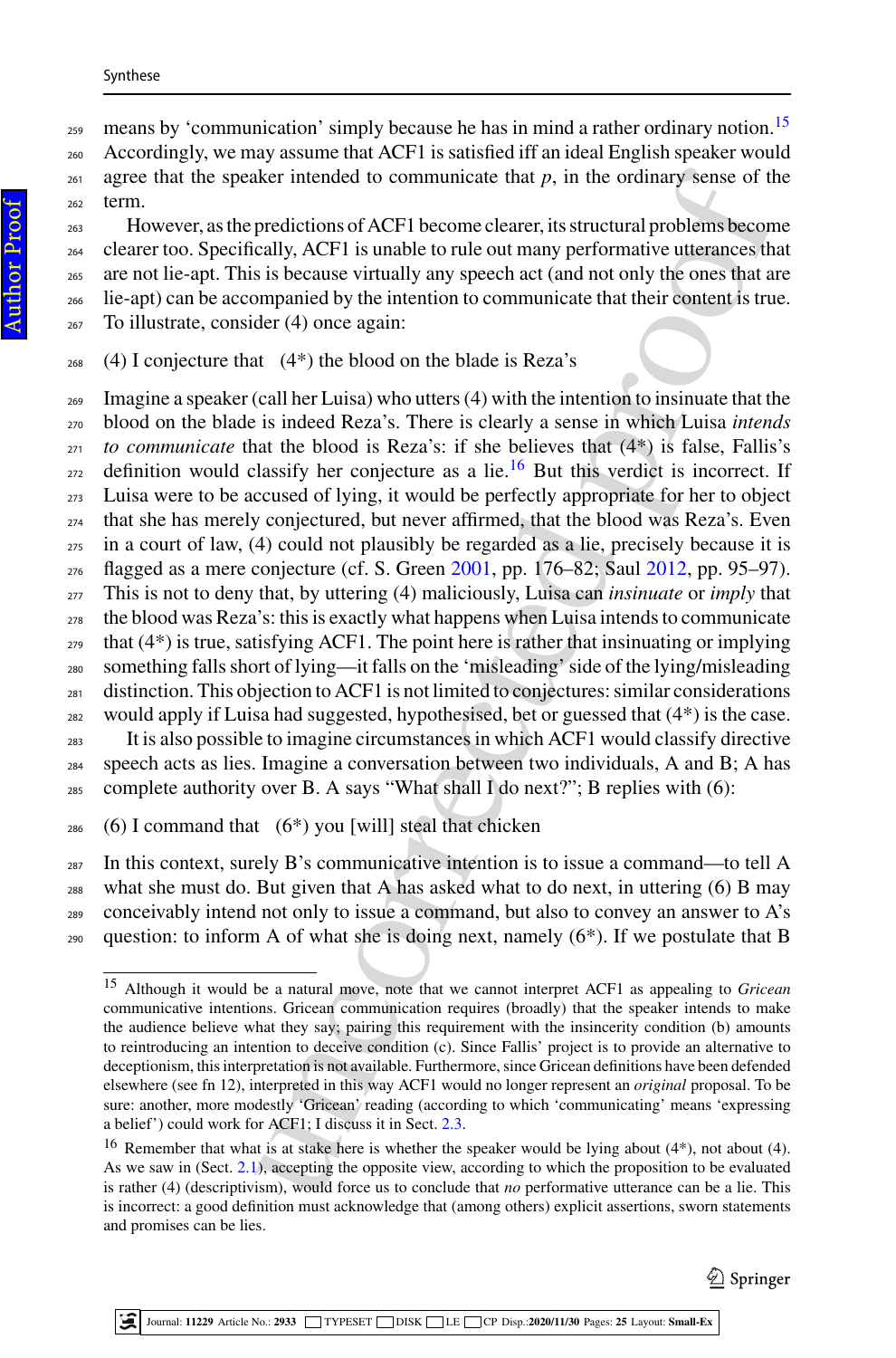$_{291}$  believes (6<sup>\*</sup>) to be false (for instance, if B knows that the envisaged poultry theft is impossible), ACF1 would incorrectly classify this case as a lie.

 Let me emphasise that the claim here is not that (4) or (6) conventionally or typically communicate contents like  $(4^*)$  and  $(6^*)$ , but rather that there can be contexts in which it would not be blatantly irrational for the speaker to have the intention to communicate such propositions. Since both (4) and (6) can clearly meet this latter, weaker requirement, there are circumstances in which ACF1 incorrectly classifies them as lies, against our desiderata.

#### <span id="page-9-0"></span>**3.2 Representing yourself as believing**

 In a more recent paper, Fallis develops a different proposal; possibly, one that could <sup>301</sup> be read as a refinement of ACF1. Drawing on some observations by Davidson [\(1985,](#page-21-22) [2001\)](#page-21-23), Fallis [\(2013\)](#page-21-9) identifies the following assertion-condition for defining lying:

## *ACF2: The speaker intends to represent herself (to her audience) as believing that p is true*

 To 'represent yourself as believing something' is to present yourself as having a par- ticular property, namely the property of believing a proposition. Fallis correctly points out that we have an intuitive grasp of the notion of 'representing yourself as having a certain property', and this becomes evident when we think about familiar cases: when you sign a cheque, you *represent yourself* as having enough money in the bank to honour the cheque (Black 1952, p. 31); by wearing a cross necklace, you *represent yourself* as being Christian, and so forth.

se that the claim here is n[o](#page-23-14)t that (4) or (6) conventionally or typically<br>entiate the state and the claim there is no that the claim end the batantly intriviand for the present to have the intention of the blatantly irrat Even though ACF2 offers a more determinate criterion than ACF1, it is similarly 313 unable to draw the right distinctions concerning which speech acts can be lies. This is evident when we consider conjectures. By uttering (4), Luisa can intend to represent herself as believing its literal content  $(4^*)$  (that the blood is Reza's): if she believes that the blood is someone else's, ACF2 incorrectly predicts that her conjecture is a lie. To be sure: I am not claiming that whoever says (4) will *ipso facto* represent themselves as believing (4\*), which is blatantly incorrect. I am merely claiming that there *can be* circumstances in which a speaker utters  $(4)$  with the *intention*<sup>17</sup> to represent themselves as believing that  $(4^*)$ , which is all that ACF2 requires.

<sup>321</sup> Furthermore, as for ACF1, the problem is not limited to conjectures: there are several speech acts (like guessing, supposing, hypothesising) that one can use to represent 323 oneself as believing something (Searle 1976, p. 10), but not to lie. In sum, both ACF1 <sup>324</sup> and ACF2 fail to draw the right distinctions between explicit performatives that can 325 and cannot be lies. If lying is to be defined in terms of an insincere assertion, we need to identify an alternative account that avoids their difficulties.

## **3.3 Proposing to add to the official common ground**

 Stokke's [\(2013a,](#page-23-6) [b,](#page-23-7) 2018) assertion-based definition is based on the accounts of *assertion* and *conversational common ground* developed by Stalnaker [\(1978,](#page-23-15) [2002\)](#page-23-16).

 $\mathcal{Q}$  Springer

Journal: **11229** Article No.: **2933** TYPESET DISK LE CP Disp.:**2020/11/30** Pages: **[25](#page-22-0)** Layout: **Small-Ex**

<span id="page-9-1"></span><sup>&</sup>lt;sup>17</sup> Note, further, that whether this intention is successful is irrelevant to whether ACF2 is satisfied.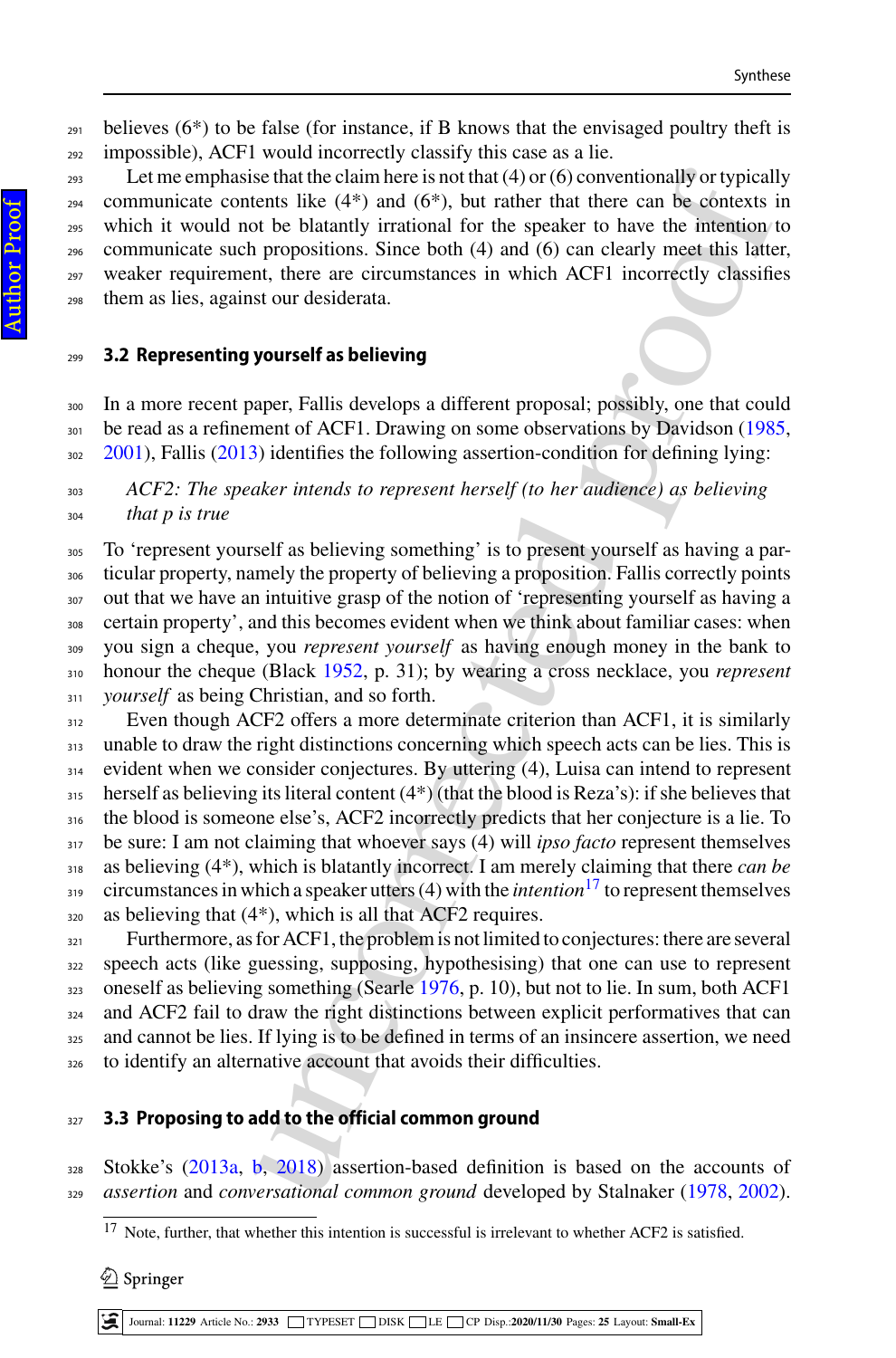#### Synthese

## *(ACS) S proposes that p become part of the official common ground*

 The notion of 'official' common ground is meant to exclude speech acts that are 337 not assertions. Consider the following cases:

(7) Pushkin's beard never grew

- (8) Assume that  $(8^*)$  I can lift weights with my mind [...]
- (9) Let us suppose that (9<sup>\*</sup>) there is a demon that systematically deceives us

al all believe that all believe that all coept that p. etc.". Assertion<br>dial all believe that all believe that all coept that all coences of<br>toke as a proposal to add a proposalion (specifically, the conter<br>utters) to the Although (8) and (9) are invitations to add a proposition ((8\*) and (9\*) respectively) to the common ground (what is accepted as true *for the purpose of the conversa- tion*), they are not assertions. The distinction between *official* and *unofficial* common grounds. Stokke [\(2013a,](#page-23-6) [b,](#page-23-7) [2018\)](#page-23-8) handles these cases effectively. Unofficial common grounds are 'provisional' common grounds that open up in order to store informa- tion that is used for some temporary conversational purpose; by contrast, official ones are, so to say, 'permanent' common grounds. ACS only captures proposals to add a proposition to the *official,* permanent common ground. This means that it correctly rules in assertions like (7) [since (7\*) is meant to be stored in the official common ground] and correctly discards assumptions like (8) and suppositions like (9) [since (8<sup>\*</sup>) and (9<sup>\*</sup>) are stored in the *unofficial*, temporary common ground]. Although this distinction helps with assumptions and hypotheses, it seems unable to draw all the desired distinctions. Consider commands:

(6) I command that (6<sup>\*</sup>) you steal that chicken

 Here the distinction between official and unofficial common grounds is less helpful. It is not clear how the distinction applies to (6): without a systematic account of what qualifies as a contribution to the *official* common ground, the predictions of ACS in this sort of case are unclear. And if we attempt to extrapolate from ACS a criterion <sup>359</sup> for dealing with these examples, it emerges that ACS struggles to make the required distinctions.

<sup>361</sup> There are various ways to extrapolate a criterion from ACS. For the purpose of this paper, I will limit my discussion to a criterion that is explicitly defended by 363 Stokke in his book (2018) (I pursue a more thorough analysis in Marsili [2020b\)](#page-22-20). Here he suggests that we can test whether a proposition has been added to the common 365 ground (and therefore captured by ACS) by attending to whether it can be felicitously <sup>366</sup> presupposed.<sup>18</sup> To verify whether uttering (6) adds (6<sup>\*</sup>) to the common ground, for instance, one needs to verify whether  $(6*)$  can be felicitously presupposed after the speaker has uttered (6). To test this, imagine a conversation between three individuals:

<span id="page-10-0"></span><sup>&</sup>lt;sup>18</sup> A felicitous presupposition is one that does not elicit "the kinds of repair strategy that are typically prompted by unfamiliar presuppositions". Stokke (2018, p. 66), a identifies two repair strategies: accommodation (as defined by Lewis [1979\)](#page-22-21), and 'questions and rejections'—that is, (appropriate) replies of the form: "What are you talking about?"; "What makes you think *p*?" or "I never said *p*".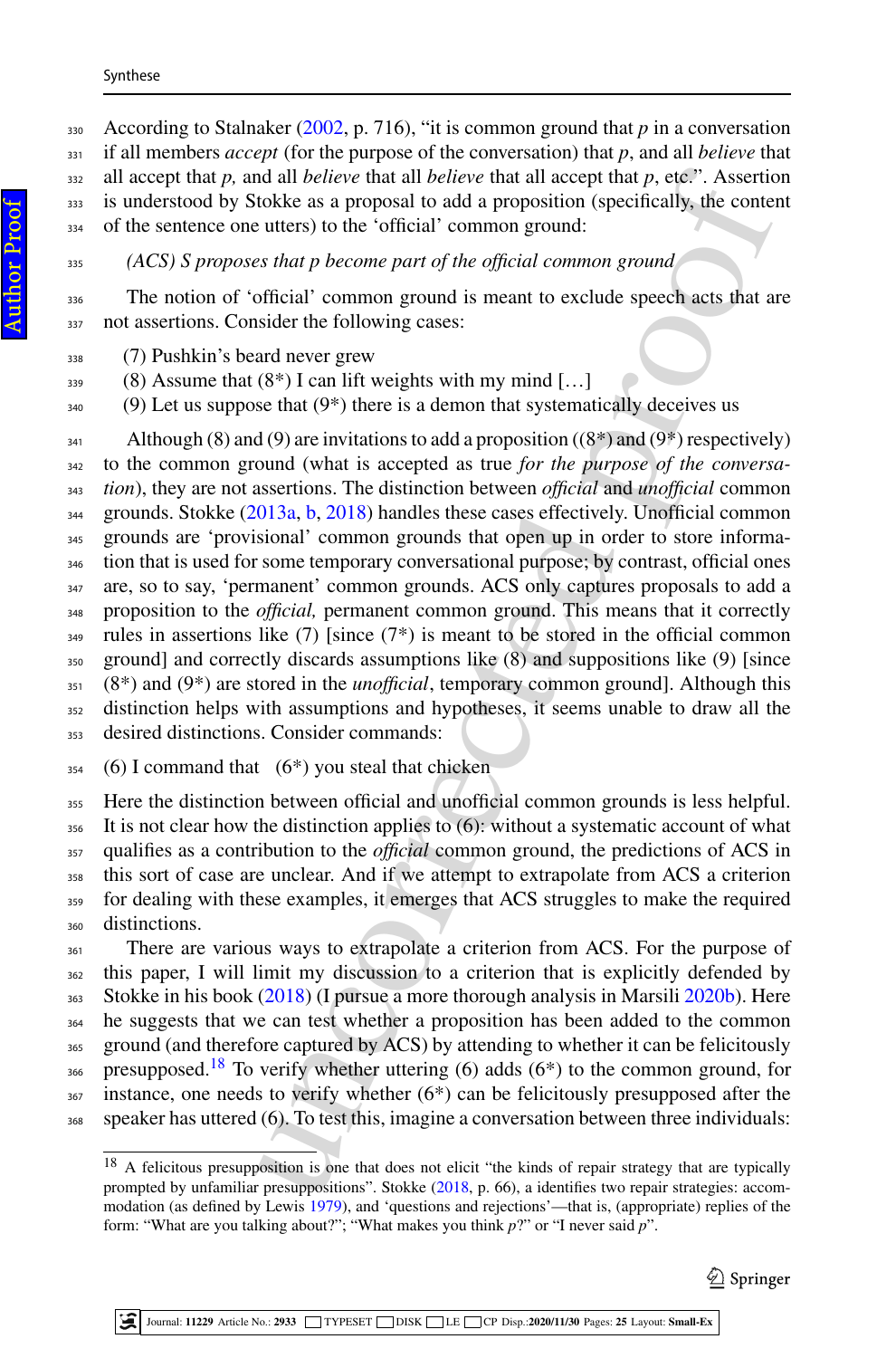369 Adriano, Beppe, and Carmen. Adriano orders Beppe to steal a chicken by uttering (6), 370 and then Carmen utters (10), which presupposes (6<sup>\*</sup>):

371 (10) When you steal the chicken, you can use my cutters

steal the chicken, yo[u](#page-23-17) can use my cutte[r](#page-21-5)s<br>
as the test, there must be *no circumstances* in which (6<sup>th</sup>) can<br>
by consi[d](#page-23-5)ed as a result of Adrian's command, because the possibility<br>
by sition would indicate that (6<sup>+</sup>) can <sup>372</sup> For ACS to pass the test, there must be *no circumstances* in which (6\*) can be <sup>373</sup> felicitously presupposed as a result of Adriano's command, because the possibility of  $374$  felicitous presupposition would indicate that  $(6^*)$  can enter the common ground as <sup>375</sup> a result of Adriano's utterance. Clearly, such circumstances are possible: whenever <sup>376</sup> Beppe and Carmen take Adriano to have the authority to command (6), it is possible for <sup>377</sup> Carmen to presuppose (6<sup>\*</sup>) (that Beppe will steal the chicken) felicitously via (10).<sup>19</sup> <sup>378</sup> This is a problem for ACS, because it means that Stokke's assertion-based definition  $379$  counts (6) as a lie whenever Adriano successfully commands (6) and believes (6<sup>\*</sup>) to be <sup>380</sup> false. Perhaps there is a way to revise ACS so that it avoids these predictions. Absent <sup>381</sup> major revisions, however, Stokke's current proposal is unable to acknowledge that  $\frac{1}{382}$  commands cannot be lies.<sup>20</sup> For a definition that draws the right kinds of distinctions, 383 it is better to look elsewhere.

#### <span id="page-11-0"></span><sup>384</sup> **3.4 Warranting as true**

<sup>385</sup> Carson [\(1988,](#page-21-25) [2006,](#page-21-4) 2010, followed by Saul 2012) takes a different approach: he <sup>386</sup> defines a lie as an insincere statement that you intend to warrant as true. In other <sup>387</sup> words, he adopts the following assertion-condition:

<sup>388</sup> *ACC: S intends to warrant the truth of p*

 Carson defines 'warrant' as follows: "if one warrants the truth of a statement, then one promises or guarantees, either explicitly or implicitly, that what one says is true" [\(2006,](#page-21-4) p. 294). According to this view, every time a speaker asserts something, they 392 also implicitly promise that what they say is true.

 As I will argue in the next section, drawing the right distinctions between speech acts that can and cannot be considered lies requires adopting a view along these lines—one that links the act of asserting to the acceptance of a distinctive kind of responsibility. Nonetheless, ACS is known to be vulnerable to counterexamples, such as *proviso*-*lies* (Fallis [2009;](#page-21-11) Arico and Fallis 2013): lies in which the speaker makes it explicit that they are not promising that what they say is true. Here is a (slightly revised) example 399 from Arico and Fallis (2013):

<span id="page-11-1"></span> $19$  To be sure, further conditions have to obtain for (6\*) to be felicitously presupposed; for instance, it should be common knowledge that stealing the chicken is physically possible. Listing them would lead us astray, and is unnecessary. As long as it is *possible* for these further conditions to obtain, the point stands: there are situations in which (6\*) can be felicitously presupposed.

<span id="page-11-2"></span><sup>&</sup>lt;sup>20</sup> A referee points out that, since the embedded that-clause (6\*) could be rewritten as an infinitive to-clause (I command you *to steal that chicken*), it could be argued that (6) has no truth-evaluable content: "to steal that chicken" is not truth-apt, and therefore cannot be believed to be false. If this is right, (6) is ruled out by *every* definition. I offer a response to this sort of worries in Marsili (2020a). Simply put, as anticipated in footnote 9, this manoeuvre would prove too much: also "I promise/swear/guarantee THAT ƒ" can be translated into "I promise/swear/guarantee TO ƒ", but we want to be able to count these utterances as lies. Appealing to accounts à la Portner (2004), which differentiate between the speech acts that update the *common ground* and those that update *to-do-lists* (cf. Roberts [2012\)](#page-23-18), will not help for similar reasons: both promises and commands, on this view, update to-do-lists rather than the common ground.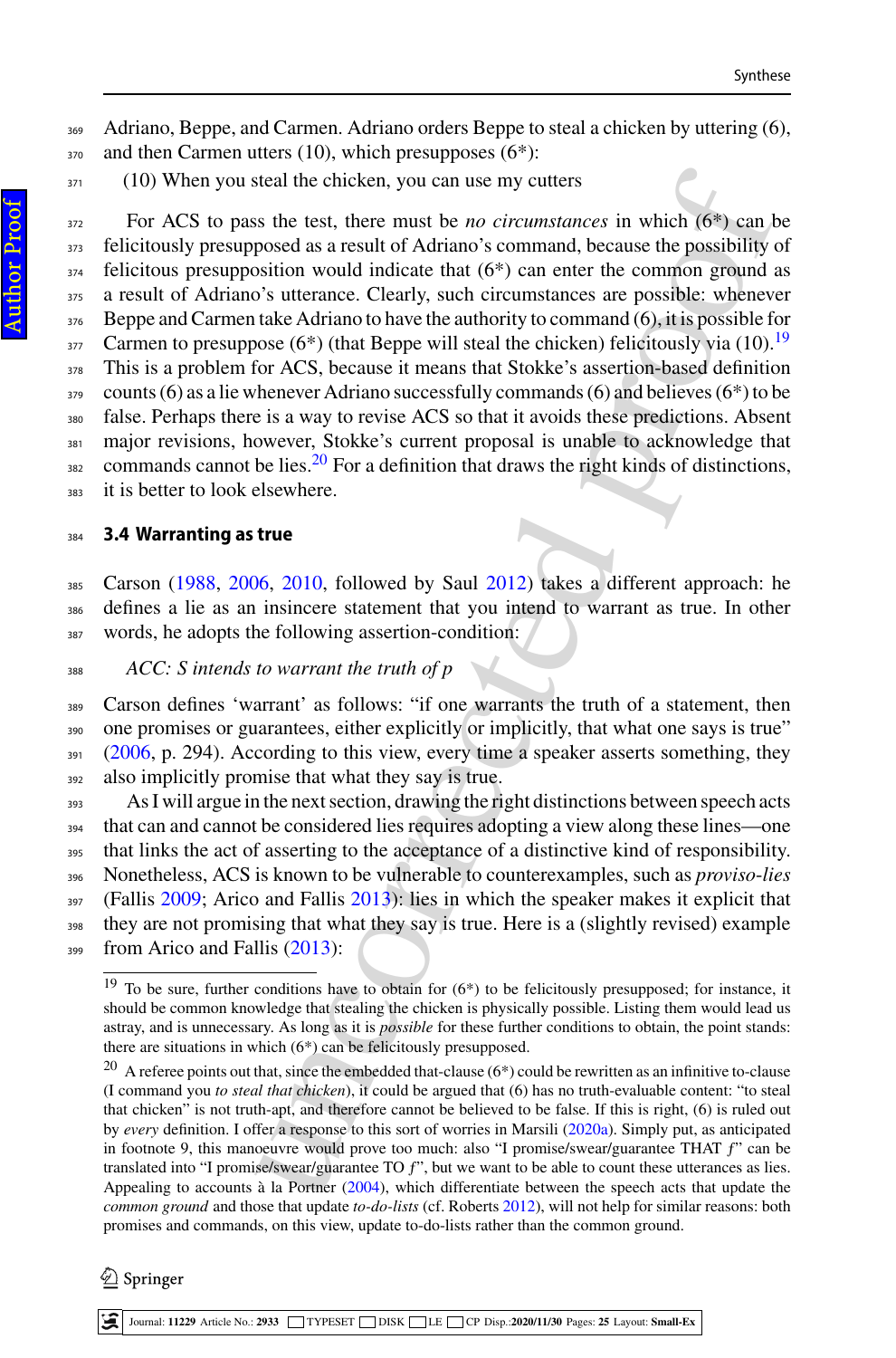Last night, after a particularly wild party, Chris found her swimming trophy broken. Today Chris is trying to figure out who broke her trophy. Chris says to Jamie, "So, somebody was in my room last night and broke my trophy. Did you see anything?". Jamie clearly remembers that she was the one who broke Chris's trophy. Since everyone knows that Mel is always breaking stuff, Jamie responds to Chris:

- (11) Yeah, um, Mel broke your trophy.
- (11') But I was kinda drunk, and there were lots of people in there, so don't take my word for it.

409 In this example, Jamie's statement  $(11)$  is followed by a 'proviso',  $(11')$ . The proviso is meant to rectify the previous statement, and to clarify that Jamie does not intend to warrant that (11) is true. As a result, Jamie does not warrant (11) as true, and Carson's assertion-condition ACC is not met. Nevertheless, Jamie is clearly lying: this scenario is a counterexample to Carson's definition of lying.

ebody was in my room last night and broke my tropply. Did yo[u](#page-21-26) should<b[r](#page-12-0)>down is aming clearly remembers that she was the one who broke. This sery<br>one knows that Mel is always breaking stuff, Jamie res[p](#page-21-10)onds<br>xeryone knows that Carson has since replied that, given that "warranting comes in degrees of strength, a 415 moderately strong assurance of truth is all that is required for lying"  $(2010, pp. 36-39)$ : the proviso (11') reduces the assurance of truth that comes with (11), but does not eliminate it. If this is right,  $(11-11)$  does satisfy ACC. However, the problem with this reply is that it is inconsistent with Carson's account of warrant (Fallis [2013,](#page-21-9) pp. 347–348). Warrant is analysed as an implicit promise, and promises cannot be mitigated or downgraded. There is no sense in which they can give a "moderately strong" assurance of truth: either they guarantee that the speaker will do something, or they do not. To see this, consider the difference between adding a proviso to an assertion and adding a proviso to a promise:

- (12a) I will wake up at 7AM tomorrow, but you know that I am really unreliable in the morning, so don't take my word for it
- (12b) # I promise that I will wake up at 7AM tomorrow, but you know that I am really unreliable in the morning, so don't take my word for it

 While (12a) is a mitigated assertion, (12b) is not a mitigated promise: it is not a promise 429 at all. More generally, it seems that promising that p requires an outright (as opposed <sub>430</sub> to "moderately strong") assurance that *p* is true.<sup>21</sup> Pace to Carson, ACC fails to capture *proviso*-*lies*.

 These difficulties could be resolved by amending the notion of warrant in a way that avoids the parallel with promises. But it should be clarified from the outset that avoiding the parallel with promises would represent more than an amendment of ACC, because Carson's original contribution to the literature resides precisely in having constructed an analogy between the breach of trust involved in unfulfilled promises 437 and the one involved in lying (elaborating on Ross 1930; Fried [1978\)](#page-21-14). Without such an analogy, ACC would no longer draw the moral parallelism that motivates Carson's

Author ProofAuthor Proof

<span id="page-12-0"></span> Here's a more precise way to put the same point: the *force* of promises cannot be mitigated. Contentmitigation ('bushes', in Caffi's 1999 terminology), by contrast, is possible in promises: the content of "I promise that [*I will p*]" can be mitigated into "I promise that [*if q, I will p*] and (for some but not all *p*s) [I promise that I will *p a little*]; cf. Holton (2008). But the possibility of content-mitigation is irrelevant to our discussion: proviso-lies are puzzling precisely because they involve the mitigation of the *force* of the utterance, not its *content*.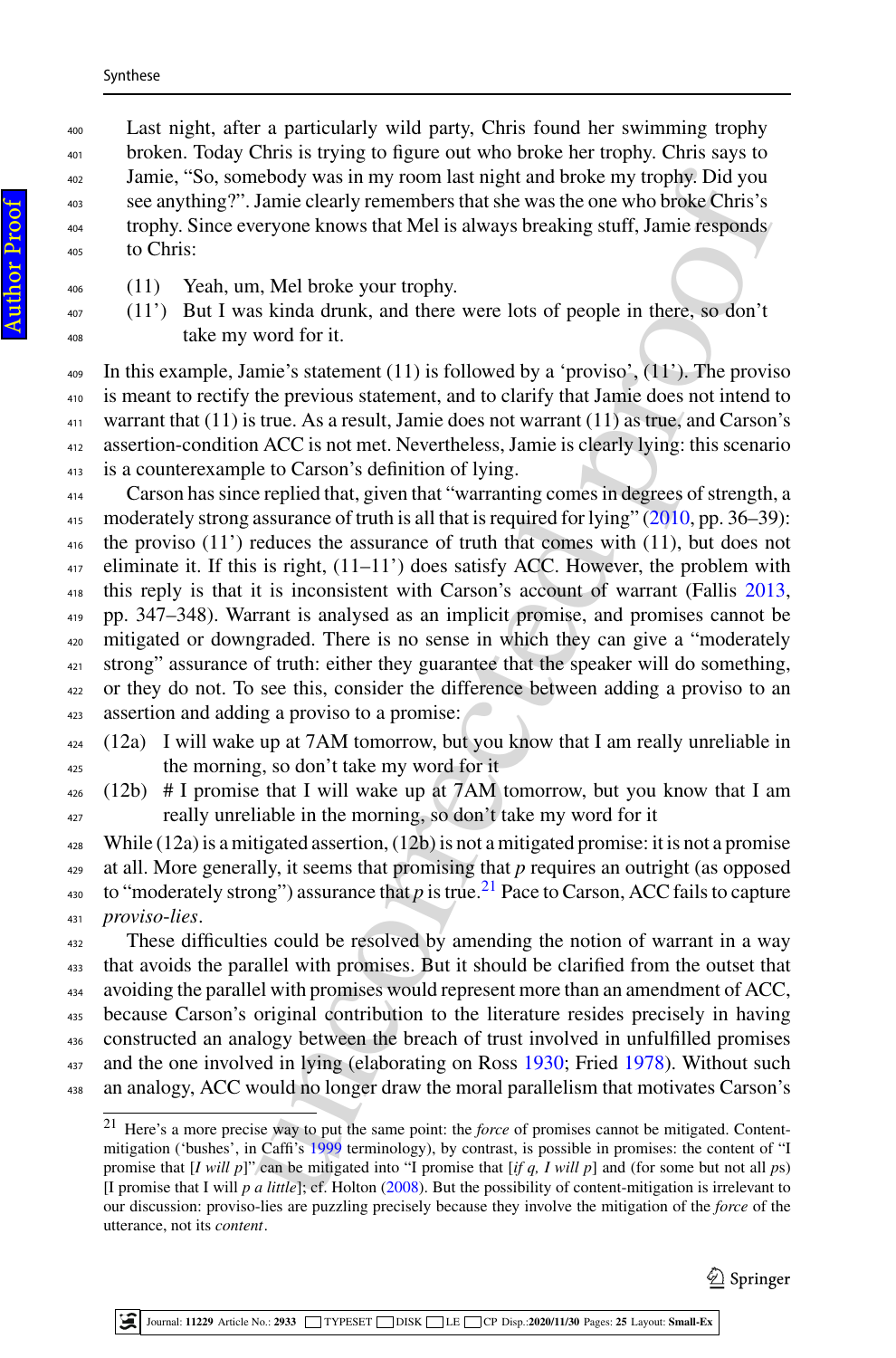<sup>439</sup> overarching philosophical project. In the next section, I will present an alternative way <sup>440</sup> to formulate the assertion condition, which also links assertion to a distinctive kind of

<sup>441</sup> responsibility, while avoiding the problematic analogy with promises.<sup>22</sup>

## <span id="page-13-0"></span><sup>442</sup> **4 Assertoric commitment**

le av[o](#page-21-28)iding the problemati[c](#page-13-2) analogy wi[t](#page-21-32)h p[r](#page-23-24)omises.<sup>22</sup><br> **mmittenent**<br> [re](#page-22-32)al authors have argued that asserting involves accepting some kine<br>
real authors have argued that asserting involves accepting some kine<br>
reference a Before Carson, several authors have argued that asserting involves accepting some kind <sup>444</sup> of responsibility for the truth of a proposition (Peirce CP 2.315, 5.29–31,543-547, MS 280.25-26, 517.42-44, 36.104-5; Searle [1969,](#page-23-19) [1975;](#page-23-20) Brandom 1983, 1994; Searle and Vanderveken [1985;](#page-23-21) Green [1999,](#page-21-29) [2000,](#page-21-30) [2007,](#page-21-31) [2017;](#page-22-24) Alston 2000; MacFarlane [2003,](#page-22-25) [2005,](#page-22-26) [2011,](#page-22-27) Rescorla [2009a,](#page-23-22) Krifka [2014;](#page-22-28) Tanesini [2016,](#page-23-23) 2019). I have elsewhere developed (Marsili [2020b\)](#page-22-20) an account of assertion in terms of commitment that falls within this tradition. Simply put, my proposal is to define assertion in terms of the acquisition of this specific kind of commitment, and lying as an insincere assertion:

- <sup>451</sup> Definition of Assertion
- <sup>452</sup> *A speaker S asserts that p iff:*
- <sup>453</sup> (a) *S utters a sentence with content p*
- <sup>454</sup> (b) *S thereby commits herself to p being the case*
- <sup>455</sup> Definition of Lying
- <sup>456</sup> *S lies iff S asserts that p insincerely*

 Some preliminary qualifications are needed. The first is that all conditions are taken to be satisfied *intentionally* by the speaker. This is common in speech act theoretic analyses (Searle [1969;](#page-23-19) Alston 2000; but cf. Alston 2000, pp. 137–141), and it is especially uncontroversial for defining lying, as virtually every author agrees that there can be no such thing as *unintentional* lying.<sup>23</sup> The second is that the notion of 'insincerity' at play in the definition of lying is meant to be the one I advocated for in <sup>463</sup> earlier work (Marsili 2014; 2018a, b, 2019): in standard cases,  $^{24}$  I take a speaker to be

<span id="page-13-1"></span> $22$  To be sure: accounts in terms of commitment like the one that I am about propose are in a very important sense in agreement with Carson's view. Crucially, they share the idea that lying requires the assumption of a distinctive kind of responsibility. But it is equally important that they take a different stance on *which* kind of responsibility is involved. Note, further, that it would be incorrect to regard commitment-based proposals as mere *refinements* of Carson's view: commitment-based analyses of assertion represent a rich, independent tradition, whose roots go back Peirce's writings, penned at the beginning of the XXth century, about one century before Carson proposed his alternative view in terms of warrant and promises.

<span id="page-13-2"></span><sup>&</sup>lt;sup>23</sup> This requirement has the advantage of ruling out cases of misspeaking (Sorensen [2011\)](#page-23-25) and may help to deal with some other puzzling cases (cf. Pepp 2018). Note that if philosophers are wrong, and there can be as unintentional lying, it does not follow that my definition is wrong: it just follows that some lies and assertions fall out of my envisaged *explanandum.* For empirical and theoretical support for the claim that unintentional lies are not lies, cf. discussion of the confused politician example in Carson [\(2006,](#page-21-4) p. 296) and Arico and Fallis [\(2013\)](#page-21-5).

<span id="page-13-3"></span><sup>&</sup>lt;sup>24</sup> By 'non-standard' cases I mean promises like (2), and more generally assertoric speech acts about one's future actions. In Marsili (2016) I argued (both theoretically and empirically) that a promisor can be insincere (and lie) if she intends not to fulfil their promise, even if she believes that she will end up fulfilling it against her will (for instance: S promises *not* to ƒ, intends to ƒ at all costs, but believes that she will almost surely fail to ƒ). We need not dwell on these complications here, but the interested reader can find a definition of insincerity that makes justice to both standard and non-standard cases in Marsili [\(2016,](#page-22-13) 2017, pp. 148–151).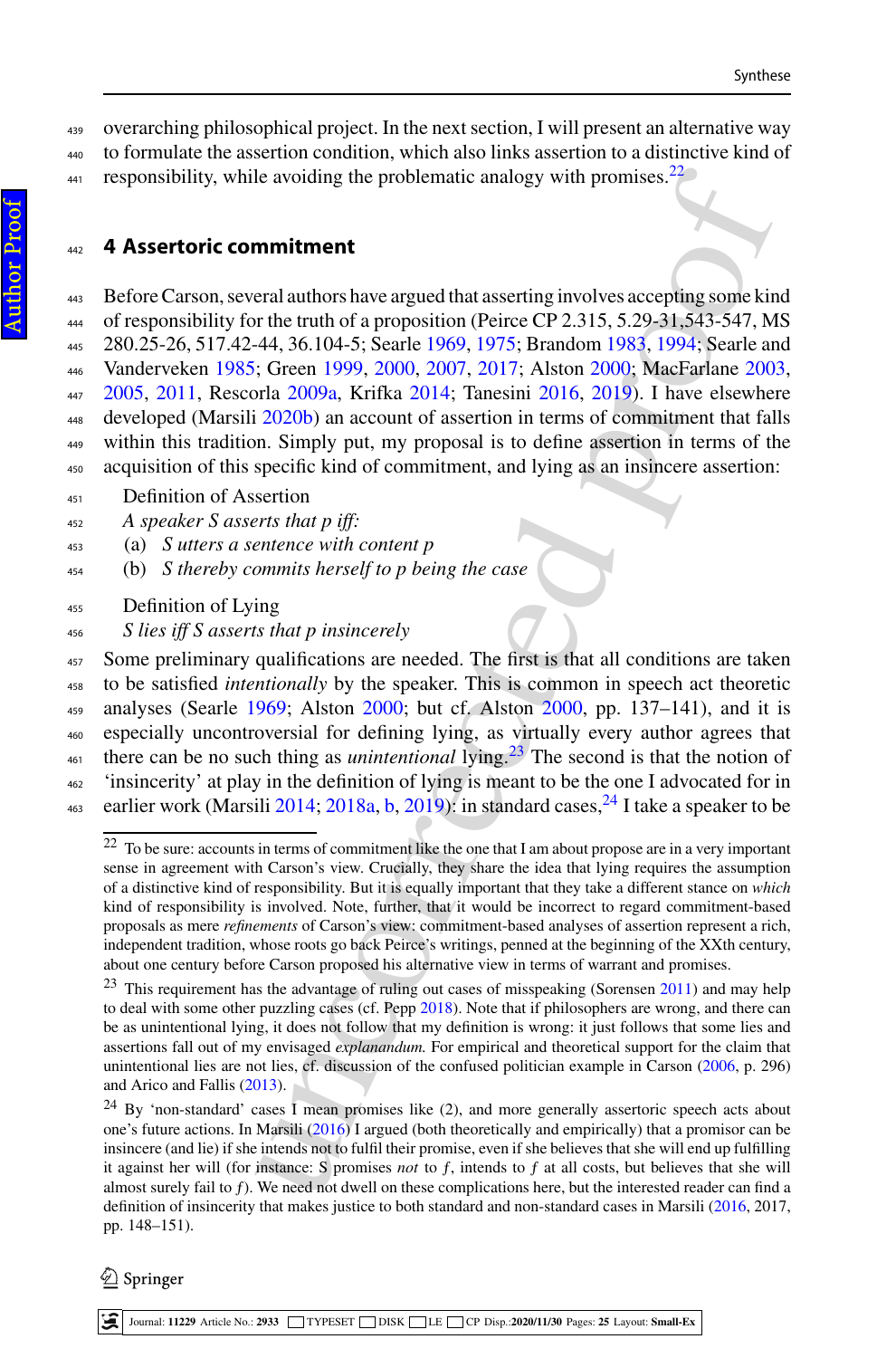<sup>464</sup> insincere iff they take themselves to believe that what they are saying is more likely  $\frac{465}{465}$  to be false than true.<sup>[25](#page-14-0)</sup>

 Condition (b) does the lion's share in the definition, and calls for some substantive elaboration. The notion of commitment is meant to capture the normative *consequences* of asserting something: it refers to a change in the speaker's normative status that happens *in virtue of* the speaker's act of asserting. While it has been pointed out in previous work that the notion of commitment could be helpfully put to work to define lying (Marsili [2014,](#page-22-29) pp. 165–170, [2018a,](#page-22-30) [b,](#page-22-31) pp. 178–179; Leland 2015; Viebahn [2019\)](#page-23-12), I am aware of no attempts to provide a systematic proposal in this sense. Building on previous work on assertion, I will here attempt to provide a fine-grained characterisation of what assertoric commitment is, and then proceed to show how it can be put to work to draw the right distinctions about lying.

beso fits link the definition, and calls for some substantine<br>one of the most charge in the speaker's normative [co](#page-23-29)nsequences<br>hing: it refers t[o](#page-22-33) a change in the speaker's normative consequence<br>hing: it refers to a change i I take assertoric commitment to involve two distinct normative dimensions. The first dimension is what I call 'accountability'. In making an assertion, the speaker becomes reproachable if the proposition turns out to be false (a point also highlighted in Carson's analysis). An early formulation of this idea is found in Pierce: "an act of assertion […] renders [the speaker] liable to the penalties of the social law (or, at 481 any rate, those of the moral law) in case [the asserted proposition] should not be true, unless he has a definite and sufficient excuse" (CP 2.315). Alston [\(2000,](#page-21-32) p. 55) offers a more accurate definition of this distinctive kind of responsibility: a speaker accepts responsibility for  $p$  [being the case] iff the speaker "knowingly takes on the liability to (lay herself open to) blame (censure, reproach, being taken to task, being called to account), in case of  $not-p$ <sup>".26</sup> Arguably, accountability plays an important role in motivating communicators not to make false claims, ensuring that assertion maintains <sup>488</sup> its role as a valuable tool for sharing and acquiring information (cf. Green [2007,](#page-21-31) [2009\)](#page-22-34). In what follows, I will use the term 'accountability' to refer, more specifically, to <sup>490</sup> the speaker's *prima facie*<sup>27</sup> liability to be criticised if what they said turns out to be false. To verify if a given speaker is accountable for the propositional content of a

 $\mathcal{Q}$  Springer

<span id="page-14-0"></span><sup>&</sup>lt;sup>25</sup> A final and perhaps less urgent qualification is that in this paper I will leave aside the issue of whether (a) needs to be expanded. While the formulation that I adopt is quite standard, it rules out presuppositional lies (Viebahn [2019\)](#page-23-12) and non-literal lies (Viebahn 2017), and it may rule out non-declarative lies (Viebahn et al. [2018\)](#page-23-28), depending on how the notion of 'content' is construed. If one is moved by some (or all) the examples presented by Viebahn, condition (a) can be expanded as required. For some further qualifications about (a), see my footnote 1.

<span id="page-14-1"></span><sup>&</sup>lt;sup>26</sup> Alston reviews different accounts of taking responsibility for the truth of a proposition (in his terminology, "R'ing"), eventually landing on a different view that, unlike the one quoted in the main text, entails that it is only permissible to assert  $p$  if  $p$  is true (cf. Alston 2000, pp. 54–64). This requirement, also endorsed by "truth-norms" of assertion (Weiner 2005; Whiting 2012) and, indirectly, by "knowledge-norms" of assertion (Williamson [1996\)](#page-24-3), is one that my notion of 'accountability' carefully avoids (for reasons discussed in Marsili [2018a\)](#page-22-30). Accountability, as I define it here, only has to do with *downstream* normativity (the normative *effects* of asserting *p*), which is to be distinguished from (the related, but distinct notion of) *upstream* normativity (whether you are entitled to assert that *p—i.e.* the kind of normativity invoked by 'norms of assertion'*).* For more on the irreducibility of these notions to one another, cf. Rescorla [\(2009a\)](#page-23-22) and MacFarlane [\(2011\)](#page-22-27).

<span id="page-14-2"></span><sup>27</sup> The "prima facie" qualification is meant to specify that falsity only determines a *defeasible* right to criticise the speaker. As noted by Peirce (see above), a speaker can be *excusable* for asserting something false: for instance, if their false claim was uttered under coercion, or if they had excellent reasons to think that what they said was true. But excusing someone for something implies that that person was responsible for it in the first place. Prima facie accountability captures this broader notion of responsibility: that is, both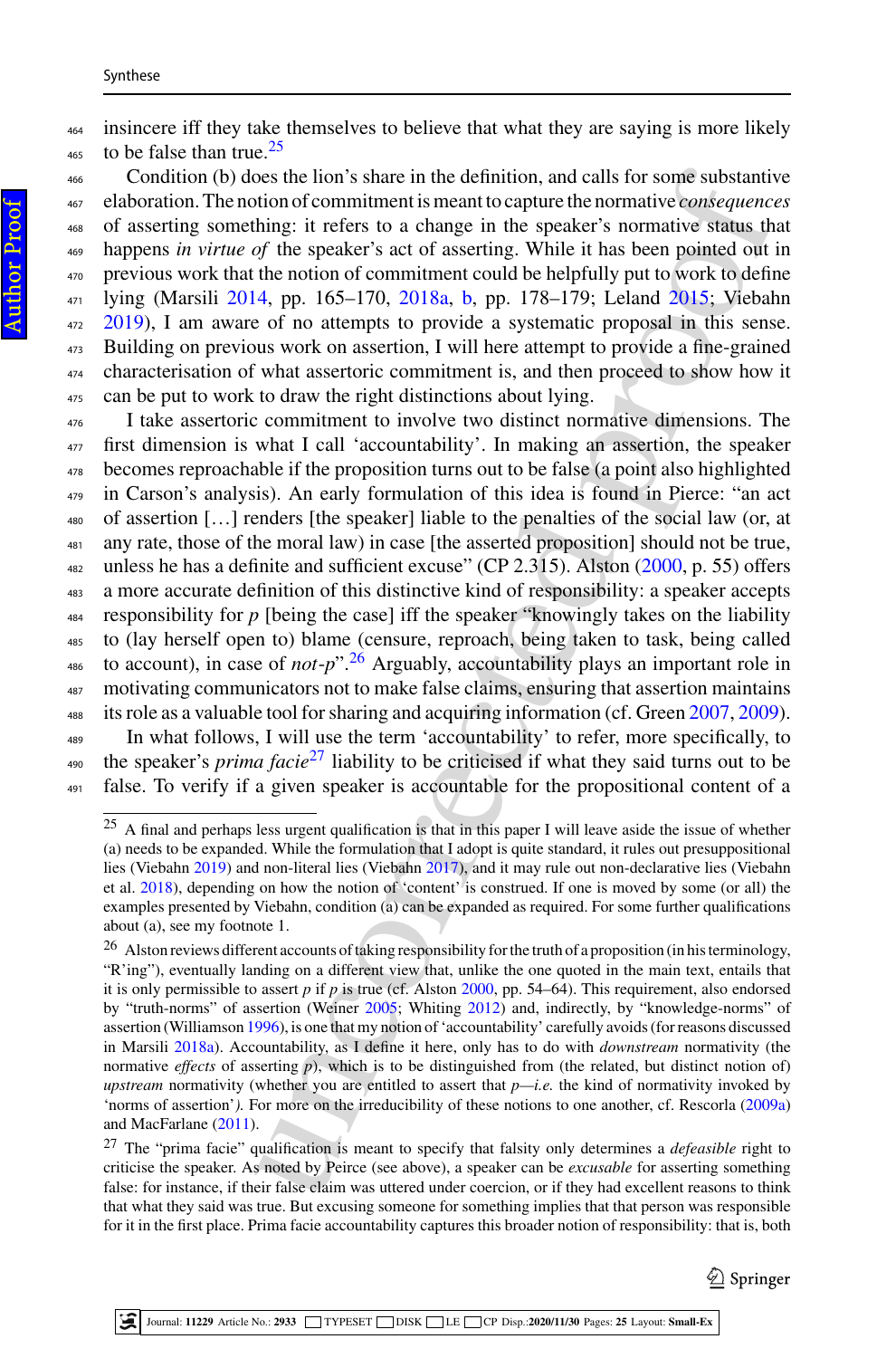given utterance, we need to ask ourselves: if that proposition turns out to be false, would the speaker be *prima facie* criticisable for the falsity of what they have said?

 However, the deontic effects of assertions are not exhausted by the speaker's liability to sanctions. By making an assertion, a speaker also becomes committed to *act* in certain ways, if the relevant conditions arise. More specifically, asserting something commits the speaker to make certain conversational steps, such as making statements that do not contradict their previous ones, or justifying their claims with adequate evidence, when they are challenged to do so (cf. Brandom 1983, 1994, pp. 172–175, MacFarlane [2003,](#page-22-25) [2005b,](#page-22-35) pp. 227–229, [2011\)](#page-22-27).

ontic effects of assembins are not exha[u](#page-23-30)sted by the speaker's liabilities<br>a[n](#page-21-28)d the space [o](#page-21-28)f assembles and technals and technals and reaching an assertion, a speaker also becomes committed to *act* in elevant conditions ari Let us call this second normative component *discursive responsibility,* since it has to do with the conversational moves that a speaker is expected to make in the context of a rational discourse. Discursive responsibility has been modelled in different ways and within different theoretical frameworks (Toulmin [1958;](#page-23-30) Hamblin 1970a, b, chap. 8; Brandom [1983,](#page-21-27) [1994,](#page-21-28) pp. 172–175; MacFarlane [2003,](#page-22-25) [2005b,](#page-22-35) pp. 227–229, 2011). Within this literature, authors tend to agree that you are responsible to defend your claims (e.g. by providing evidence in their support) if *appropriately* challenged (or else take it back). To 'challenge' an assertion, in this sense, is to perform a speech act (typically a question<sup>28</sup>) that disputes the veracity of the speaker's claim, such as 'How do you know that?', or 'Is that true?". In turn, a challenge to *p* is 'appropriate' only  $\frac{1}{2}$  if it is not already a settled issue in the conversation that *p* is true.<sup>29</sup> I will come back on these notions and distinctions in the next section, as I discuss some examples of conversational challenges.

 Since making an assertion inevitably involves undertaking both accountability and discursive responsibility, assertoric commitment is best characterised as the conjunc- tion of both normative effects. You are committed to a proposition if you are *prima facie* liable to be criticised in case the proposition is false, and *prima facie* expected to back up your claim in response to appropriate challenges (or else take it back). In sum:

- Assertoric commitment
- *S is (assertorically) committed to p being the case iff*
- (i) *S is 'accountable' for p*
- (ii) *S is 'discursively responsible' for p.*

 In light of this characterisation, the commitment-based definition of lying presented at the beginning of this chapter can now be expounded, to display more clearly which conditions need to be satisfied for a speech act to count as a lie:

 $\mathcal{Q}$  Springer

Footnote 27 continued

the cases in which the speaker is actually *criticisable* for saying something false, and the cases in which such criticism would be warranted, if it hadn't been defeated by extenuating circumstances.

<span id="page-15-0"></span><sup>&</sup>lt;sup>28</sup> Authors like Brandom adopt a narrower view: challenges can only be assertions that are incompatible with what the speaker said (1994, p. 178, 238, Wanderer 2010). I take Brandom's view to be unduly restrictive (cf. Toulmin 1958; Rescher 1977, pp. 9–11; Rescorla 2009a), as it seems to me that *questions* are a paradigmatic example of challenges to the veracity of someone else's assertion.

<span id="page-15-1"></span><sup>&</sup>lt;sup>29</sup> Or, at least, if the speaker hasn't already done all that she could to prove that  $p$  is true. In argumentation theory there is considerable disagreement as to what makes a challenge legitimate, and it would be overambitious for this paper to attempt to settle the issue once and for all; for further refinements, I defer to the relevant literature (see e.g. Rescorla [2009b\)](#page-23-33).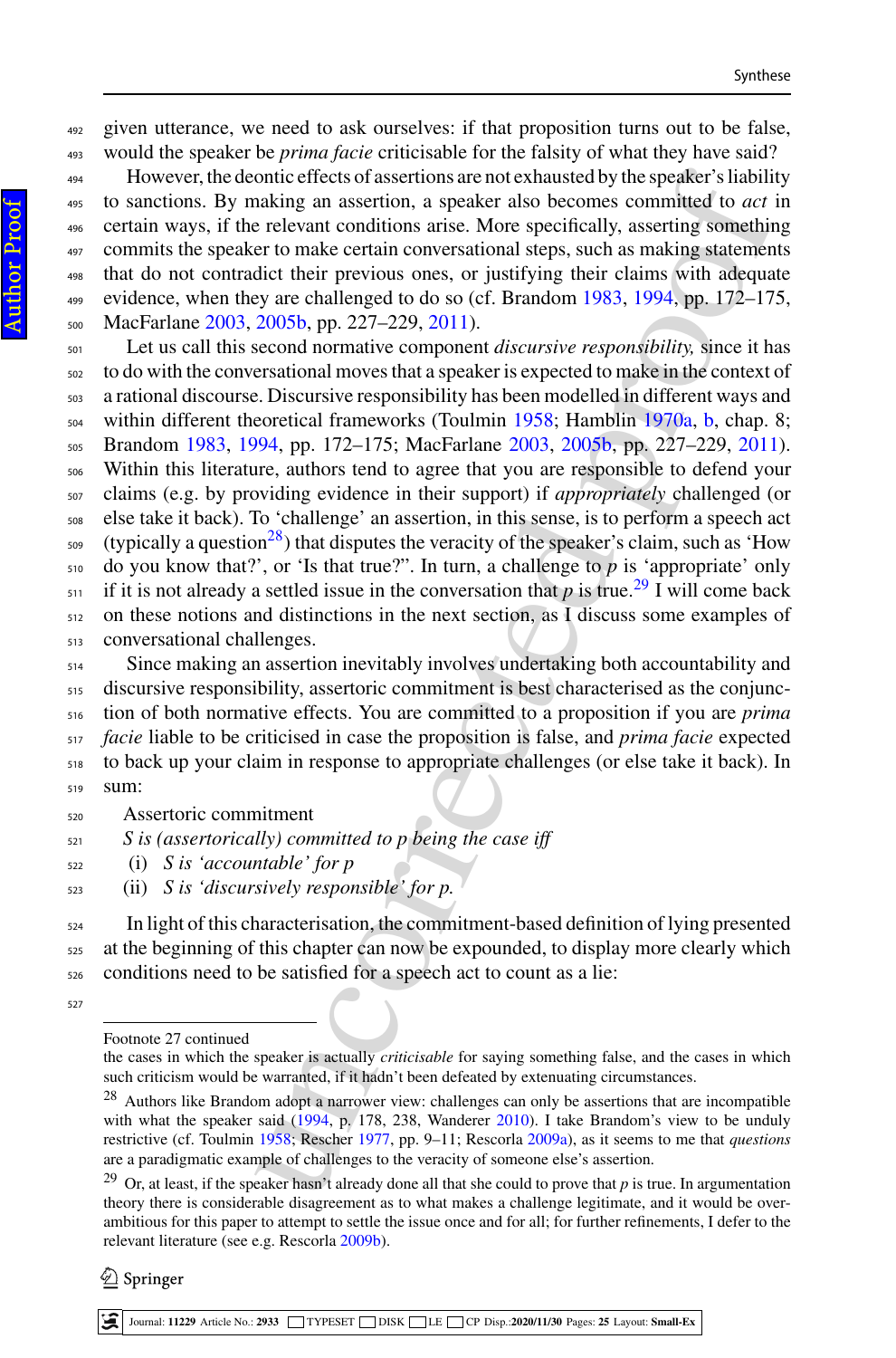Commitment-based Definition of Lying *S lies iff*

- (a) *S utters a sentence with content p*
- (b) *In virtue of doing (a), S is accountable and discursively responsible for p*
- (c) *S's utterance is insincere*

## <span id="page-16-0"></span>**5 Drawing the right distinctions**

 The commitment-based definition meets the desiderata that have been identified so far. First, it differentiates between lies and other statements whose content is believed to be false but that are not lies, such as ironic and metaphoric utterances. This is because 'accountability' clearly does not obtain in these cases: it would be patently inappropriate, for instance, to criticise an ironic or metaphoric utterance on the grounds that its literal content is false.

ente[nc](#page-22-13)e with con[te](#page-23-35)nt  $p$ <br> *doing (a), S is accountable and discursively responsible for p*<br> *in doing (a), S is accountable and discursively responsible for p*<br> **right distinctions**<br>
axes to itsincere<br> **in the notice, suc**  Second, unlike Carson's ACC, the proposed definition correctly identifies proviso- lies as genuine lies. While the notion of warrant cannot admit of degrees (because warranting is understood as an implicit promise), the notion of commitment can. The possibility of strengthening or diminishing the speaker's degree of commitment to a proposition is widely acknowledged and discussed in the speech act theoretic literature (Searle [1976,](#page-23-14) p. 5; Holmes 1984; Searle and Vanderveken [1985,](#page-23-21) pp. 98–99; Coates [1987,](#page-21-33) p. 112; Sbisà 2001, pp. 1805–1806; Simons 2007; Thaler [2012;](#page-23-36) Marsili [2014,](#page-22-29)  $_{547}$  pp. 165–170),<sup>30</sup> and plays an important role in explaining the relations of 'illocutionary entailment' between different speech acts (Searle and Vanderveken [1985,](#page-23-21) pp. 130- 131). For instance, most authors who employ the notion of commitment agree that by choosing to use the performative 'swear' in (13a) [instead of plainly asserting (13)] the speaker (call her Peppa) reinforces her commitment to the proposition  $(13^*)$ , whereas in choosing the performative 'conjecture' in (13b) she removes such commitment.

- (13) Emma was drunk last night
- (13a) I swear that (13\*) [Emma was drunk last night]
- (13b) I conjecture that (13\*) [Emma was drunk last night]

 Since swearing (as in 13a) involves a stronger commitment than asserting (as in 13), its utterance is said to 'illocutionarily entail' the performance of an assertion, meaning that it cannot be performed without also asserting that (13\*) is true. By contrast, the speaker of (13b) is merely making a conjecture, which does not commit her to the truth of  $(13*)$ :  $(13b)$  is not an assertion (Searle and Vanderveken [1985,](#page-23-21) pp. 129–130; cf. Marsili [2015,](#page-22-39) pp. 124–125, 2016, pp. 277–278).

 The test for discursive responsibility draws the right distinctions here. If we were to challenge (13b) with questions like "How do you know?" or "Is that true?", Peppa would not be expected to provide evidence that (13\*) is actually true. She could

<span id="page-16-1"></span> To be sure, there are many accounts of commitment on the market, and some authors (like Geurts [2019\)](#page-21-34) adopt a different, binary conception that does not admit of degrees. Clearly, this alternative conception will not do for our purposes.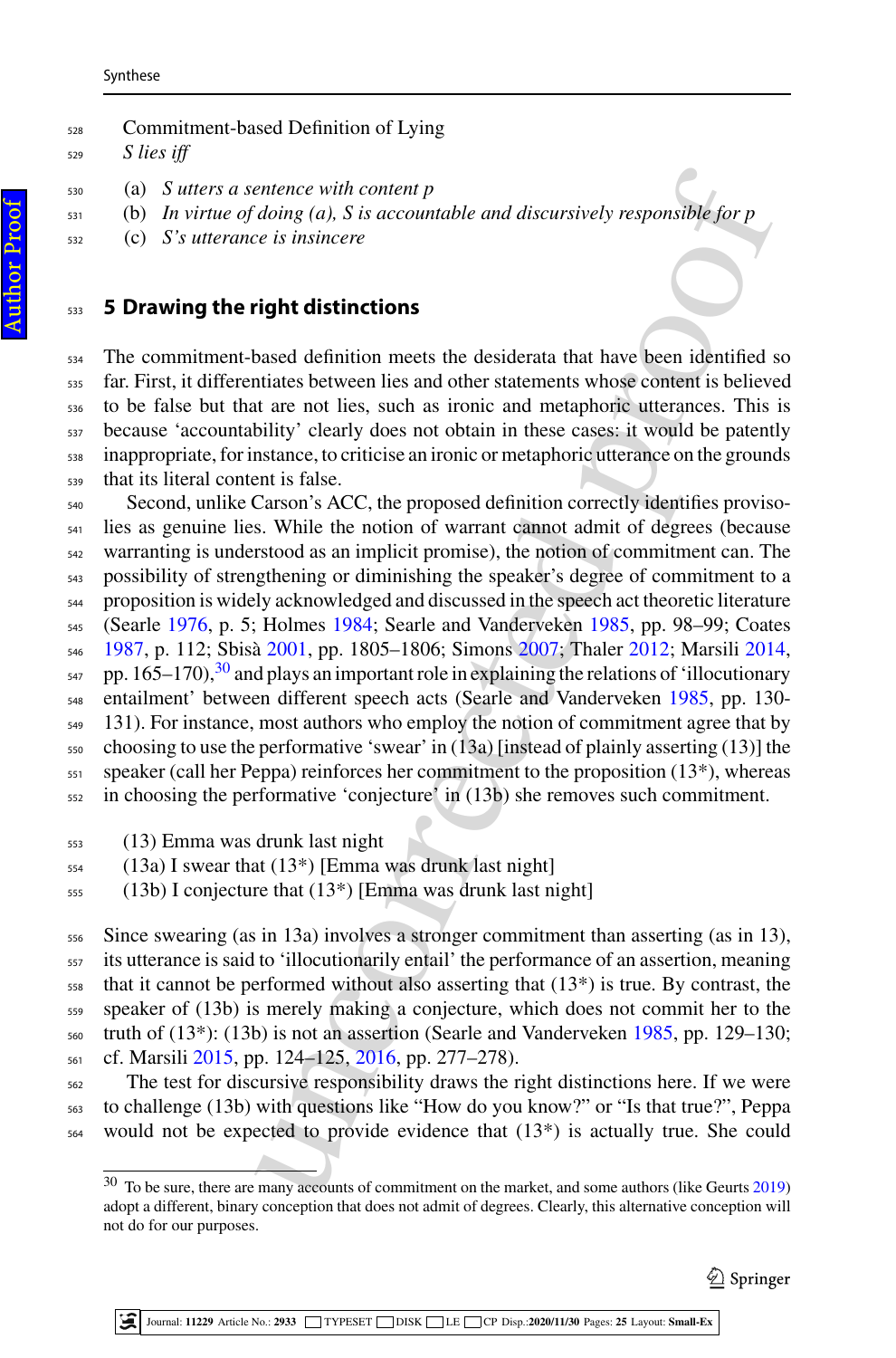$_{565}$  appropriately reply: "I don't know, I just made a conjecture".<sup>31</sup> Contrast this with Peppa's sworn statement (13a): the same questions ("How do you know?", etc.), when raised in response to (13a), would indeed generate an expectation that Peppa defend her claim (e.g. "I saw her stumbling around and slurring her words"). In this case, unlike with her conjecture, Peppa is discursively responsible for the truth of (13\*).

 This shows that commitment can be *reinforced* (as in the sworn statement (13a)) or *removed* (as in the conjecture (13b)), but not yet that it can be *mitigated* while still asserting, which is what we need to show in order to prove that the definition can capture proviso lies. Cases of this sort are not uncommon, and typically emerge from the use of some modifiers, such as *evidentials* or *epistemic modals.* For example, suppose Peppa says:

(13c) Apparently (13\*) Emma was drunk last night

 With (13c), Peppa undertakes responsibility for the truth of what she has said—although less responsibility than she would have undertaken, had she uttered the unguarded assertion (13<sup>\*</sup>) instead (see e.g. Caffi [1999;](#page-21-26) Sbisà 2001, 2014). This is intuitive, but we can be more precise. In which sense is Peppa accepting 'less responsi- bility' in making the mitigated assertion (13c) *in lieu* of (13)? To answer this question, let us consider each component of commitment in turn.

to (13a), would indeed generate an ex[p](#page-23-34)ercistion that Peppa deformed the operator of the operator that separation the example in entropied (3s in the symplectic commitment can be *reinforced* (as in the symplectic discursi *Accountability* has to do with the social sanctions faced by the speaker if the propo- sition turns out to be false. Clearly, these sanctions can be more or less severe; the claim here is that mitigated assertions warrant *less severe* sanctions. This much is uncontro- versial: any competent speaker knows that, *ceteris paribus,* an unguarded statement like (13) warrants more severe criticisms than a guarded statement like (13c), if (13\*) turns out to be false. In fact, it is often to diminish their liability to criticisms that speakers prefer using a mitigated assertion over an unguarded one (cf. Holmes [1984;](#page-22-38) Fraser [2010\)](#page-21-35).

 A similar point applies to discursive responsibility. Speakers can be required to sub- stantiate their claims with adequate evidence, but mitigation devices can affect which kind (and amount) of evidence counts as *adequate*. Evidentials such as 'apparently' <sub>594</sub> can set the epistemic bar of adequacy to a lower standard of evidence (Sbisà [2014\)](#page-23-37). In fact, it is natural to use a guarded assertion like (13c) instead more direct ones like (13) when one has *some* evidence in support of what they say, but not quite enough to license a direct assertion.

 This should clarify in which sense accountability and discursive responsibility are mitigated in (13c): (13c) licenses less severe sanctions than (13), and binds the speaker to a less demanding standard of evidence. The same is not true of the conjecture (13b), where neither condition is satisfied: it would be unfair to criticise Peppa for saying (13b) in case (13<sup>\*</sup>) turns out to be false, or to demand her to provide evidence in support of the truth of her conjecture.

### $\textcircled{2}$  Springer

<span id="page-17-0"></span> At most, we may expect Peppa to explain *why* she made the conjecture, but this clearly falls short of expecting her to provide evidence that (13) is true, which is what *discursive responsibility* requires. After all, questions like "*Why* did you [performative verb] that *p?"* can be appropriately asked in response to virtually *any* speech act. Their availability is irrelevant to determining whether the speaker is committed (assertorically) to *p*: only the availability of challenges *to the veracity of p* reliably indicates that the speaker is discursively responsible for *p.* For more on the appropriateness of challenges to assertions, conjectures, and other assertive speech acts, see Green [\(2017,](#page-22-24) Sect. 2).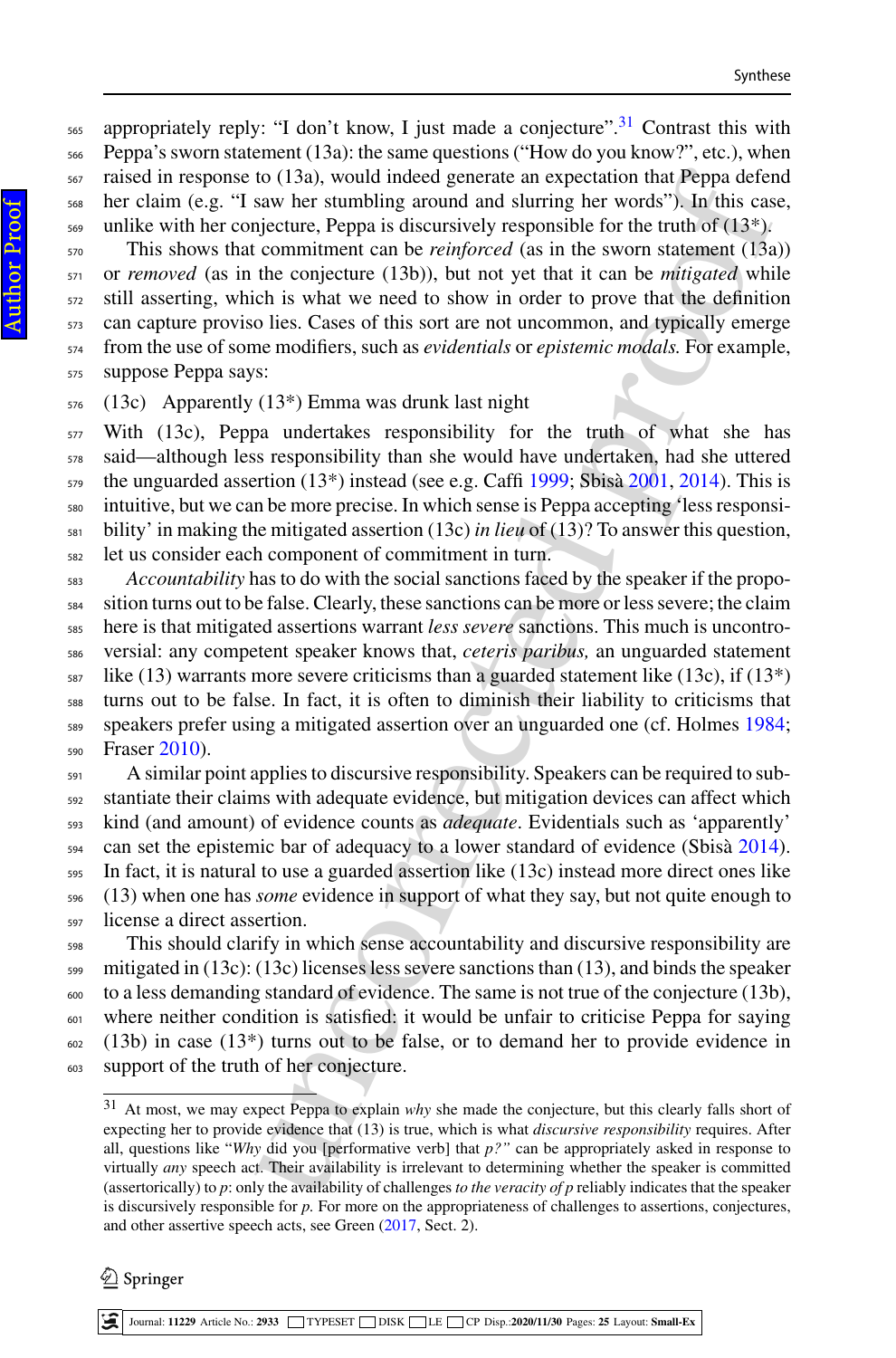Back to proviso-lies, the reason why they do not pose a threat to the commitment- based definition is that they behave like mitigated assertions (and unlike conjectures). In (11b) both accountability and discursive responsibility are met, although to a lesser extent:

 (11b) Mel broke your trophy. But I was kinda drunk, and there were lots of people in there, so don't take my word for it

Intability and discursiv[e](#page-18-0) responsibility are met, although to a less<br>your trophy. But I was kinda drunk, and there were lots of peopl<br>don't take my word for it<br>don't take my word for it<br> $\mu$ ,), lame is<br>ginals that he is n By uttering (11b), Jamie signals that he is not willing to accept full responsibility for the proposition being true. Like the mitigated assertion (13c), and unlike the conjecture (13b), it is appropriate to inquire about the epistemic grounds for Jamie's assertion (What evidence does he have to support the claim that Mel broke the trophy? Does he remember *seeing* him?). However, given the qualification added by Jaime, we will 615 be satisfied with non-conclusive evidence in favour of the claim (e.g. he remembers *seeing him*, but cannot be sure). That said, the expectation that Jaime defend his claim is nonetheless clearly present: it would be inappropriate for Jaime to simply reply: "I don't see why you're asking these questions, I never claimed that Mel broke the trophy". A reply of this kind would be appropriate, by contrast, if Jaime had simply made a conjecture, as in (13b). Similarly, it would be appropriate to reproach Jamie if the assertion turns out to be false (we may say: 'You shouldn't have accused Mel!'), although we would not be entitled to the same sort of reactive attitudes than an unguarded assertion would have warranted (after all, he admitted not to be sure). Like for (13c), both 'accountability' and 'discursive responsibility' are mitigated, but satisfied. This shows that, unlike Carson's ACC, the proposed definition counts  $\frac{1}{266}$  proviso-lies as mitigated assertions (and therefore as lies).<sup>32</sup>

 Lastly, my proposal seems able to draw the right distinctions about explicit perfor- matives. Since betting and swearing were discussed above (13a, 13b), we only need to consider the following cases:

- $\epsilon_{630}$  (1) I assert that (1\*) I received expressed consent from the patient
- (2) I promise that (2<sup>\*</sup>) I will wear a blue dress at the wedding
- (5) I advise that (5<sup>\*</sup>) you try that quiche
- (6) I command that (6<sup>\*</sup>) you steal that chicken
- $\begin{bmatrix} 634 & (8) \end{bmatrix}$  Assume that  $(8^*)$  I can lift weights with my mind [...]
- (9) Let us suppose that (9<sup>\*</sup>) there is a demon that systematically deceives us

 The predictions of the commitment-based definitions are rather straightforward here. By asserting or promising that p in  $(1-2)$ , the speaker becomes accountable and

<span id="page-18-0"></span> A referee points out that proviso-lies like (11) do not invite belief in their unmitigated content (Mel broke your trophy), and asks whether this is compatible with generating a commitment towards that content. My answer is positive. Simply put, the proviso at most prevents the realisation of a *perlocutionary* effect (making the hearer believe that p), which is logically (and pragmatically) compatible with bringing about the illocutionary one (committing yourself to p). Assertors typically intend to achieve the perlocutionary goal of convincing the hearer (usually, we aim to convince our interlocutors), but they can make assertions even if they do not have this intention (Davis 1999; Alston 2000; Green 2007; Sorensen [2007;](#page-23-3) MacFarlane [2011\)](#page-22-27). If this is right, explicitly denying that you have a perlocutionary intention ("you don't have to believe me", "don't take my word for it") does not prevent you from bringing about your assertion's illocutionary effect (committing yourself to *p*). For a discussion of some other species of provisos that threaten my view more directly, in particular in response to Rudy Hiller's examples [\(2016,](#page-23-38) pp. 38–51), see my Marsili [\(2020b\)](#page-22-20).

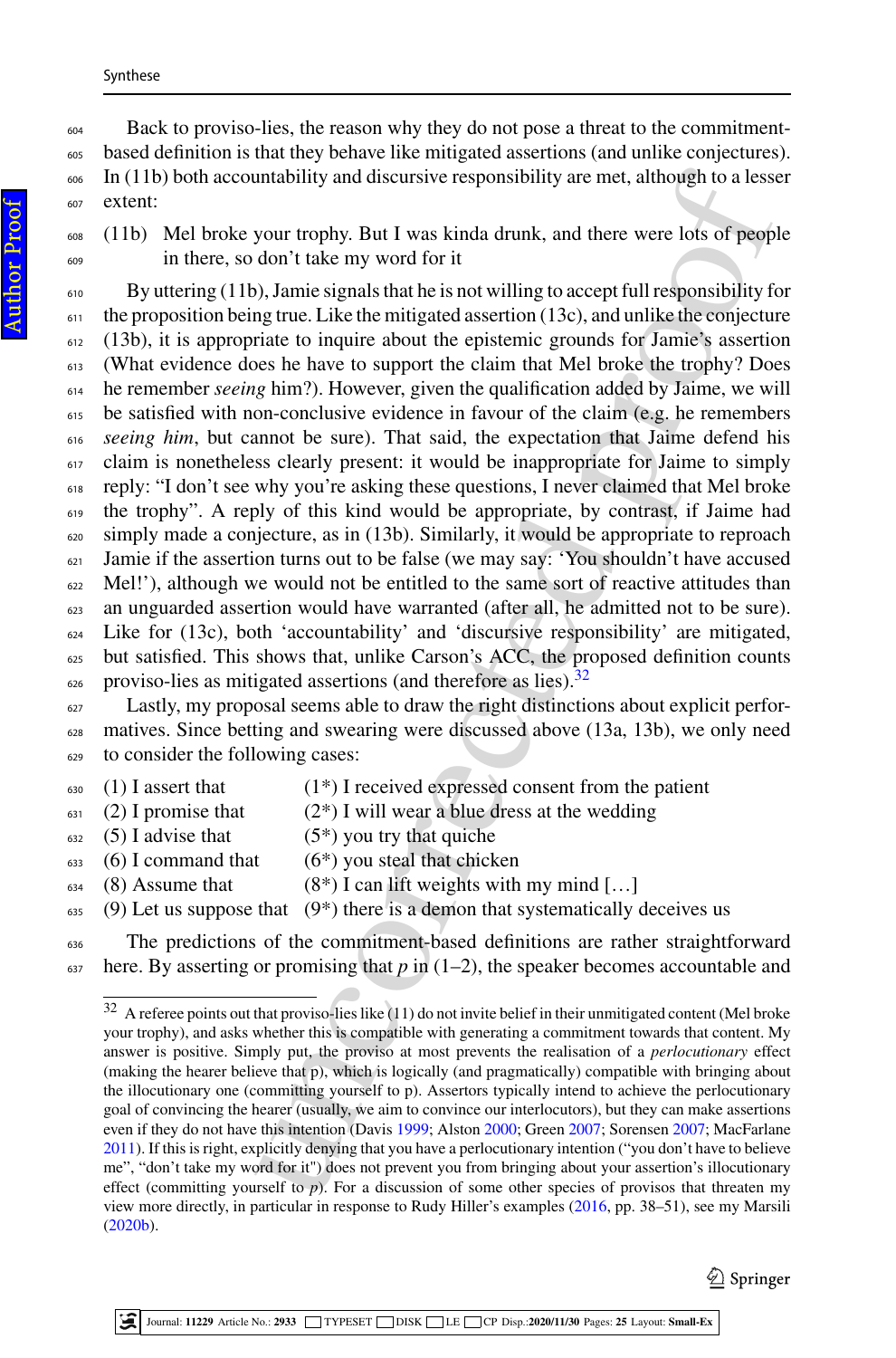638 discursively responsibile for their content, namely  $(1^*-2^*)$ , so that these utterances are counted as lies when they are uttered insincerely. On the other hand, by uttering (5), (6), (8) and (9) the speaker does not become committed to the corresponding 641 propositions  $(5^*)$ ,  $(6^*)$ ,  $(8^*)$  and  $(9^*)$ , so that these utterances cannot be classified as lies by the definition. For instance, in response to (8) it would be inappropriate to reproach the speaker if it turns out that she has not telekinetic powers, or to challenge the speaker by asking "How do you know that you have these powers?". It is apparent that the same tests are passed by all the other explicit performatives that cannot be lies 646 (namely  $(4)$ ,  $(6)$ , and  $(9)$ ).

 It could be objected that it is not clear that in promising (2) the speaker becomes 648 assertorically committed to  $(2^*)$ , as I have claimed above. Promissory commitment and assertoric commitment differ in important respects: promising involves being responsible for *making* something true, while asserting involves being responsible <sup>651</sup> for something *being* true (Watson 2004). Perhaps (2) commits the speaker to (2\*) 'promissorily', but not 'assertorically'. The test for discursive responsibility seems to corroborate this hypothesis: asking "How do you know?" or "What makes you think that?" in response to (2) is simply inappropriate, and it does not seem that one would be expected to support their claim with evidence in response to this sort of challenges.

 Although I agree that there is more to promissory commitment than just assertoric commitment, this does not mean that the former is incompatible with the latter. Within the speech-act theoretic framework that I am adopting (Searle and Vanderveken [1985,](#page-23-21) p. 184), the relation between promissory and assertoric responsibility can be explained in terms of the notion of 'illocutionary entailment' introduced earlier. The underlying idea is that, if I promise that  $(2^*)$  ("I will wear a blue dress at the wedding"), I am also thereby claiming that it will be true, at time of the wedding, that I will wear a blue dress: whenever promissory responsibilities arise, assertoric ones have to arise  $\frac{33}{4}$  $\frac{33}{4}$  $\frac{33}{4}$  too.<sup>33</sup> At closer inspection, this objection is rather based on a misunderstanding of what constitutes discursive responsibility in (2).

3) the speaker does not become committed to the op[re](#page-22-35)sponding<br>(6\*), (8\*) and (9\*), so that these uttentness cannot be classified<br>infor. For instance, in response to (8) it would be inappropriate the<br>rif it turns out that s Recall (Sect. [4\)](#page-13-0) that discursive responsibility only requires the speaker to answer *appropriate* challenges (cf. MacFarlane 2005b). Challenges are *not* appropriate (in the relevant sense) if they are infelicitous for reasons that have obviously nothing to do with the force of the original utterance. A typical example is when a challenge is infelicitous because the answer is already common knowledge in the conversation. If I claim "My tooth hurts", it would be inappropriate to challenge my claim by asking me "How do you know?", because it is already obvious how I know that my tooth hurts—but this clearly should not be taken as evidence that my utterance is not an assertion. Similarly, since whether I wear a blue dress at the wedding will depend primarily on my decisions, asking "How do you know?" in response to (2) would not be an appropriate challenge. In both cases, the challenge is *inappropriate*, because it is obvious that the challenger already knows the answer to the question, so that considering its availability is irrelevant to determining whether the speaker is committed to the proposition.<sup>34</sup>

<span id="page-19-0"></span>I defend this claim in more detail in Marsili (2016, pp. 277–278).

<span id="page-19-1"></span><sup>&</sup>lt;sup>34</sup> Although these distinctions will do for our present purposes, a further clarification may be of interest, if only to resolve apparent terminological inconsistencies. In Marsili [\(2018b\)](#page-22-31) I consider these issues in more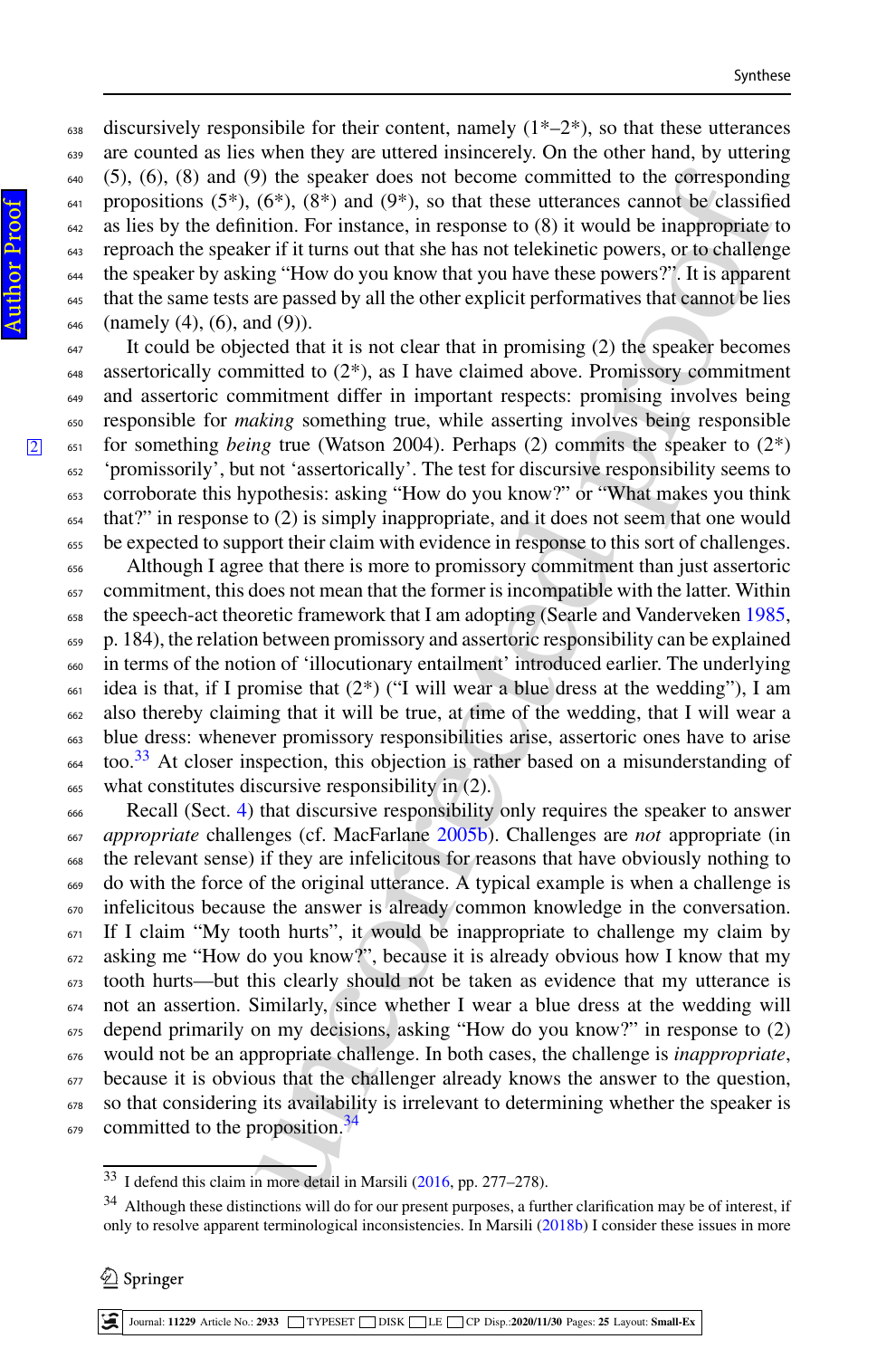allelapses that put into question the veracity of the ultranes model<br>the, "Does it really [hand]", or "Will you really [bring a blue dreas]?<br>you know' challenges, these questions are appropriate only whe<br>fortorcially commi How should we test for discursive responsibility in these cases? Since in these contexts the speaker's *reasons for believing* (2\*) are already common ground, we should consider challenges that put into question the veracity of the utterance more directly: for example, "Does it really [hurt]?", or "Will you really [bring a blue dress]?". Just like 'How do you know' challenges, these questions are appropriate only when the speaker is assertorically committed to the relevant proposition, so that they still constitute a reliable test for discursive responsibility. And the latter questions are clearly available in response to (2), showing that also in this case the speaker is bound by the relevant discursive obligations. In addition to this, in (2) also 'accountability' clearly obtains: if I eventually wear a red dress to the wedding, I can be criticised for  $690 \quad (2^*)$  being false, and appropriately so. The right verdict is thus given also in the case of insincere promises.

 It seems that the proposed account avoids all the counterexamples that affect other views. Unlike the other definitions considered so far, it deals correctly with a wide range of performative utterances, distinguishing speech acts that can be used to lie from speech acts that cannot. It captures not only standard assertions, but also assertions uttered by means of explicit performatives (e.g. 'I hereby assert that *p*') and explicit performatives that *illocutionary entail* an assertion, such as acts of promising or swear-<sub>698</sub> ing. It is able to rule out illocutionary acts that are not assertions, including speech acts belonging to the class of assertives (like bets, conjectures, and suppositions), and directives (like commands, advice, and suppositions).

 The proposed definition brings together two philosophical traditions that analyse (respectively) assertion in terms of accountability and discursive responsibility, to deliver a fine-grained account of the distinctive responsibilities that emerge in virtue of asserting a given proposition, improving on previous attempts to characterise the  $\frac{705}{205}$  distinctive responsibilities that all liars undertake. Due to its intensional accuracy, it provides a potentially insightful analysis of two concepts (assertion and lying) that are central to many contemporary philosophical inquiries in ethics, epistemology, and philosophy of language.

 **Funding** Open access funding provided by Alma Mater Studiorum - Università di Bologna within the CRUI-CARE Agreement.. Ministerio de Ciencia, Innovación y Universidades (Grant No. FFI2016-80636- P).

 **Open Access** This article is licensed under a Creative Commons Attribution 4.0 International License, which permits use, sharing, adaptation, distribution and reproduction in any medium or format, as long as you give appropriate credit to the original author(s) and the source, provide a link to the Creative Commons licence, and indicate if changes were made. The images or other third party material in this article are included in the article's Creative Commons licence, unless indicated otherwise in a credit line to the material. If material is not included in the article's Creative Commons licence and your intended use is not permitted by statutory regulation or exceeds the permitted use, you will need to obtain permission directly from the copyright holder. To view a copy of this licence, visit [http://creativecommons.org/licenses/by/4.0/.](http://creativecommons.org/licenses/by/4.0/)

#### Footnote 34 continued

depth, and differentiate between a challenge being *inappropriate* (which depends on whether the answer to the challenge is already in the common ground) and *illegitimate* (which depends on whether the speaker was committed to *p* in the first place). Only when a challenge is 'illegitimate' we have evidence that the speaker is not discursively responsible for *p.* Of course, challenges to promises like (2) are only 'inappropriate' in this sense, whereas challenges to non-assertoric acts like (6) or (8) are genuinely 'illegitimate'.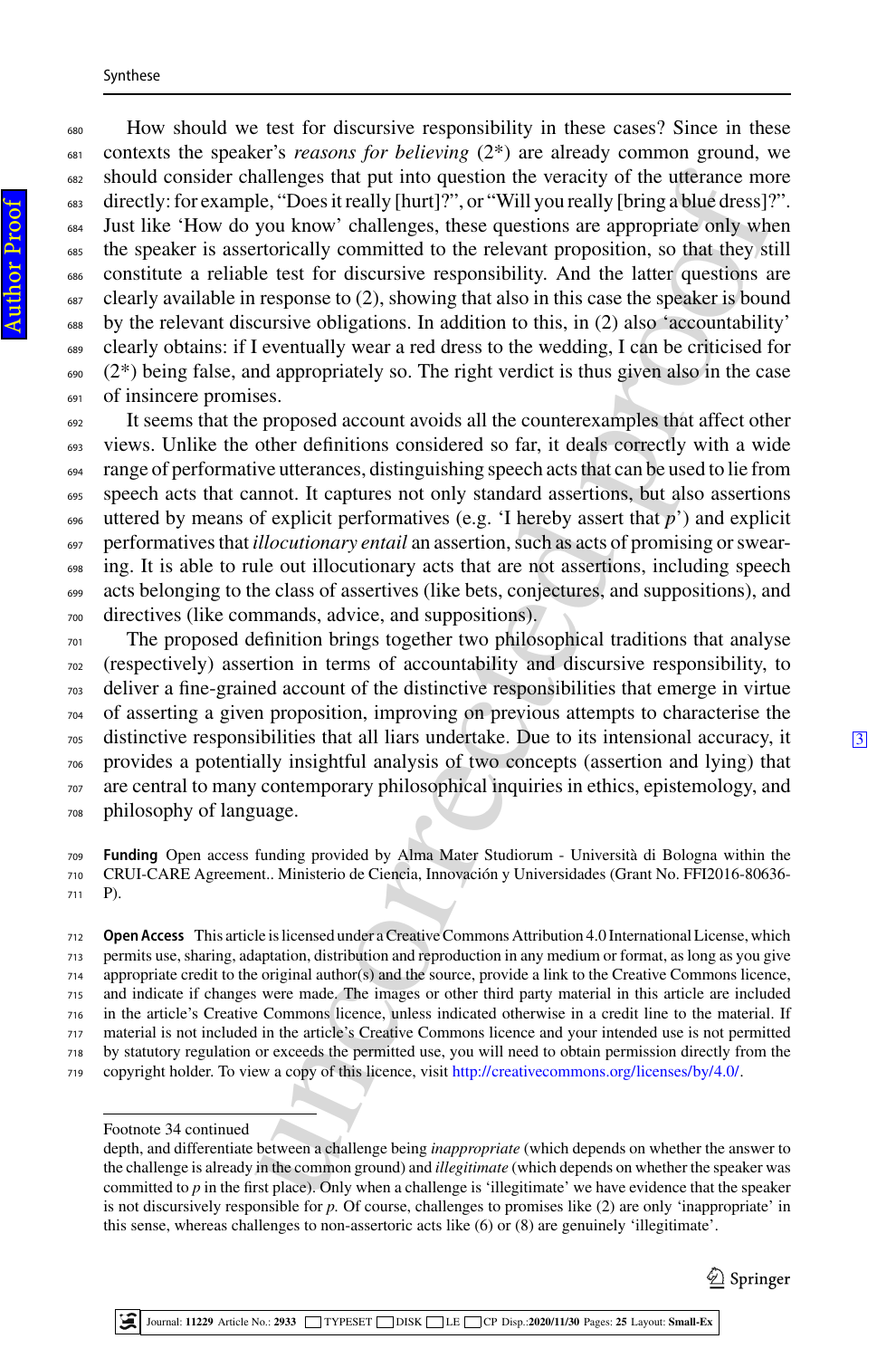## **References**

- <span id="page-21-18"></span>Adler, J. E. (1997). Lying, deceiving, or falsely implicating. *Journal of Philosophy, 94*(9), 435–452.
- <span id="page-21-1"></span> Allcott, H., & Gentzkow, M. (2017). social media and fake news in the 2016 election. *Journal of Economic Perspectives, 31*(2), 211–236.
- <span id="page-21-32"></span>Alston, W. P. (2000). *Illocutionary acts and sentence meaning*. Ithaca: Cornell University Press.
- <span id="page-21-5"></span> Arico, A. J., & Fallis, D. (2013). Lies, damned lies, and statistics: An empirical investigation of the concept <sup>726</sup> of lying. *Philosophical Psychology, 26*(6), 790–816.
- <span id="page-21-15"></span>Austin, J. L. (1962). *How to do things with words*. Oxford: Clarendon Press.
- Bach, K. (1975). Performatives are statements too. *Philosophical Studies, 28*(4), 229–236.
- <span id="page-21-17"></span>Bach, K., & Harnish, R. M. (1979). *Linguistic communication and speech acts*. Cambridge: MIT Press.
- <span id="page-21-19"></span> Berstler, S. (2019). What's the good of language? On the moral distinction between lying and misleading. *Ethics, 130*(1), 5–31.
- <span id="page-21-24"></span>Black, M. (1952). Saying and disbelieving. *Analysis, 13*(2), 25–33.
- <span id="page-21-27"></span>Brandom, R. (1983). Asserting. *Noûs, 17*(4), 637–650.
- <span id="page-21-28"></span> Brandom, R. (1994). *Making It explicit: Reasoning, representing, and discursive commitment*. Cambridge: Harvard University Press.
- <span id="page-21-26"></span>Caffi, C. (1999). On mitigation\*. *Journal of Pragmatics, 31,* 881–909.
- <span id="page-21-25"></span> Carson, T. L. (1988). On the definition of lying: A reply to Jones and revisions. *Journal of Business Ethics, 7*(7), 509–514.
- <span id="page-21-4"></span>Carson, T. L. (2006). The definition of lying. *Noûs, 2,* 284–306.
- <span id="page-21-10"></span>Carson, T. L. (2010). *Lying and deception*. Oxford: Oxford University Press.
- <span id="page-21-3"></span> Carson, T. L., Wokutch, R. E., & Murrmann, K. F. (1982). Bluffing in labor negotiations: Issues legal and ethical. *Journal of Business Ethics, 1*(1), 13–22.
- <span id="page-21-33"></span><span id="page-21-7"></span><span id="page-21-0"></span> Chappell, S. G. (2016). Political deliberation under conditions of deception: The case of brexit. *Think, 15*(44), 7–13.
- <span id="page-21-22"></span><sup>745</sup> Chisholm, R. M., & Feehan, T. D. (1977). The intent to deceive. *Journal of Philosophy, 74*(3), 143–159.
	- Coates, J. (1987). Epistemic modality and spoken discourse. *Transactions of the Philological Society, 85,* 110–131.
	- Davidson, D. (1985). Deception and division. In *The multiple self* . Cambridge: Cambridge University Press.
- m<sub>2</sub> decision; or findely implicating, *burnal of Philosophy,* 33-452.<br>
A.M. (2017), sucial media and fake news in the 2016 clection. *Journal of Econom*<br> *Correctionary acts and sentence meaning*, thaca: Cornel Universit Davidson, D. (2001). *Inquiries into truth and interpretation: philosophical essays* (Vol. 2). Oxford: Oxford University Press.
	- Davis, W. (1999). Communicating, telling and informing. *Philosophical Inquiry, 21*(1), 21–43.
- <span id="page-21-36"></span><span id="page-21-23"></span><span id="page-21-20"></span><span id="page-21-11"></span><span id="page-21-9"></span><span id="page-21-8"></span><sup>752</sup> Fallis, D. (2009). What Is lying? *Journal of Philosophy, 106*(1), 29–56.
	- Fallis, D. (2010). Lying and deception. *Philosophers' Imprint* 10(11).
	- Fallis, D. (2012). Lying as a violation of Grice's First maxim of quality. *Dialectica, 66*(4), 563–581.
	- Fallis, D. (2013). Davidson was almost right about lying. *Australasian Journal of Philosophy, 91*(2), 337–353.
	- Fallis, D. (2015). Are bald-faced lies deceptive after all? *Ratio, 28*(1), 81–96.
	- Fallis, D. (2018). What is deceptive lying? In *Lying: language, knowledge, ethics, politics*. Oxford: Oxford University Press.
- <span id="page-21-35"></span><span id="page-21-34"></span><span id="page-21-16"></span><span id="page-21-14"></span><span id="page-21-13"></span><span id="page-21-12"></span><span id="page-21-6"></span><span id="page-21-2"></span> Faulkner, P. (2007). What is wrong with lying? *Philosophy and Phenomenological Research LXXV, 3,*  $\sqrt{7}$  $\sqrt{7}$  $\sqrt{7}$   $\sqrt{7}$   $\sqrt{7}$   $\sqrt{7}$   $\sqrt{7}$   $\sqrt{7}$   $\sqrt{7}$   $\sqrt{7}$   $\sqrt{7}$   $\sqrt{7}$   $\sqrt{7}$   $\sqrt{7}$   $\sqrt{7}$   $\sqrt{7}$   $\sqrt{7}$   $\sqrt{7}$   $\sqrt{7}$   $\sqrt{7}$   $\sqrt{7}$   $\sqrt{7}$   $\sqrt{7}$   $\sqrt{7}$   $\sqrt{7}$   $\sqrt{7}$   $\sqrt{7}$   $\sqrt{7}$   $\sqrt{7}$   $\sqrt{7$ 
	- Faulkner, P. (2013). Lying and deceit. *The International Encyclopedia of Ethics*.
	- Fraser, B. (2010). Pragmatic competence: The case of hedging. In G. Kaltenbo, W. Mihatsch, & S. Stefan
	- (Eds.), *New approaches to hedging* (pp. 15–34). Bingley: Emerald Group Publishing Limited.
	- Fried, C. (1978). *Right and wrong*. Cambridge: Harvard University Press.
	- Geurts, B. (2019). Communication as commitment making: Speech acts, implicatures. *Common Ground. Theoretical Linguistics, 45*(1–2), 1–30.
	- Ginet, C. (1979). Performativity. *Linguistics and Philosophy, 3,* 245–265.
	- Green, M. (1999). Illocutions, implicata, and what a conversation requires. *Pragmatics & Cognition, 7*(1), 65–91.
	- Green, M. (2000). Illocutionary force and semantic content. *Linguistics and Philosophy, 23,* 435–473.
	- Green, S. P. (2001). Lying, misleading, and falsely denying: How moral concepts inform the law of perjury, fraud, and false statements. *Hastings LJ, 109*(1984), 157–212.
	- Green, M. (2007). *Self-expression*. Oxford: Oxford University Press.

<span id="page-21-31"></span><span id="page-21-30"></span><span id="page-21-29"></span><span id="page-21-21"></span> $\textcircled{2}$  Springer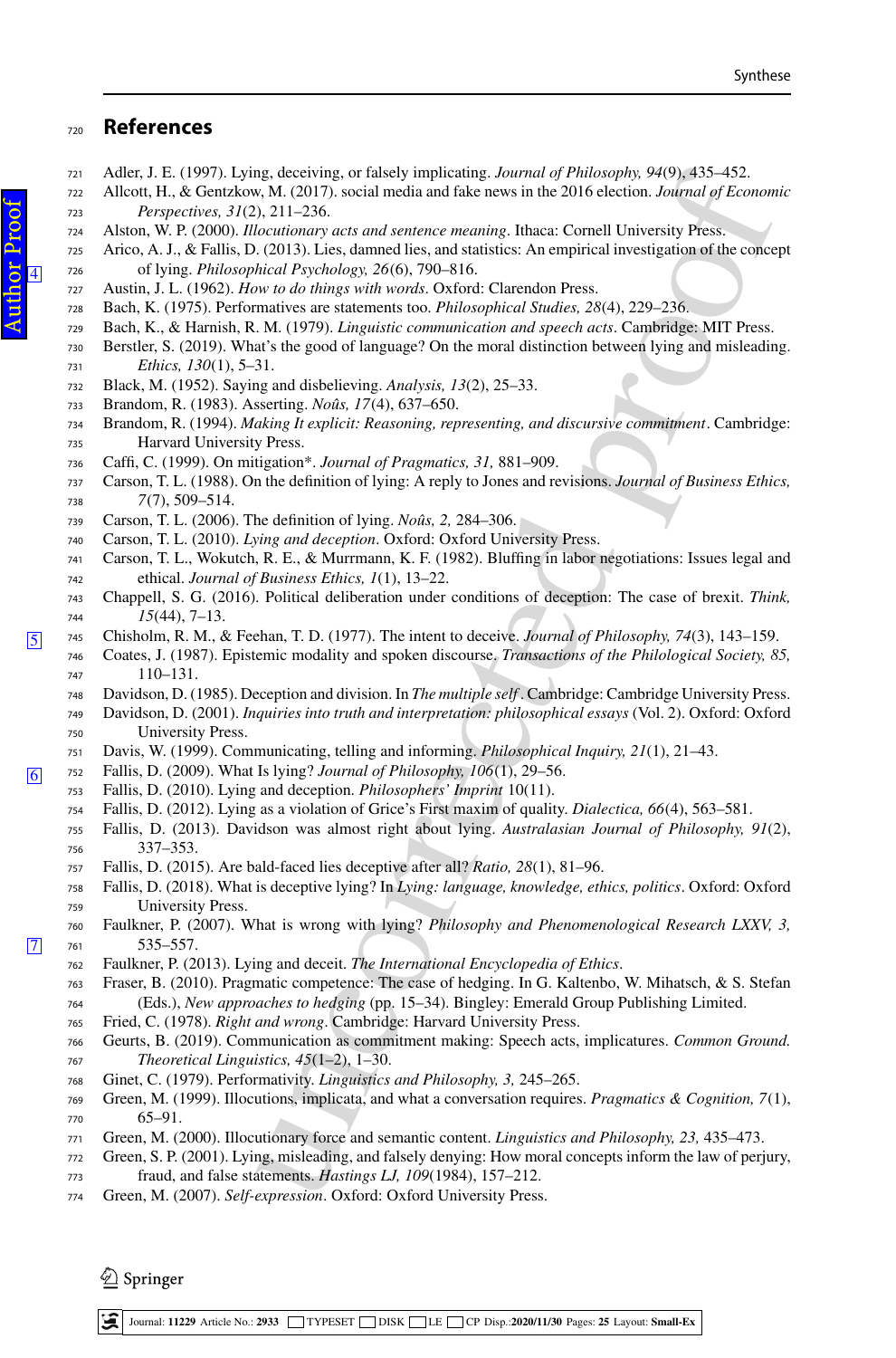- <span id="page-22-36"></span><span id="page-22-34"></span><span id="page-22-24"></span>rian. Constant Constant (Marticles Constant Constant Constant Constant Constant Constant Constant Constant Constant Constant Constant Constant Constant Constant Constant Constant Constant Constant Constant Constant Consta Green, M. (2009). Speech acts, the handicap principle and the expression of psychological states. *Mind and Language, 24*(2), 139–163. 777 Green, M. (2017). *Assertion*. Oxford: Oxford Handbook Online. [8](#page-0-7)<br> **Hamblin C. L.** (1970a). *Fallacies* Hamblin, C. L. (1970a). *Fallacies*. Hamblin, C. L. (1970b). The effect of when it's said. *Theoria, 17*(3), 185–185. Harris, R. (1978). The descriptive interpretation of performative utterances. *Journal of Linguistics, 14*(2), 309–310.
- <span id="page-22-37"></span><span id="page-22-16"></span><span id="page-22-14"></span>Hedenius, I. (1963). Performatives. *Theoria, 29,* 115–136.
- <span id="page-22-38"></span>Holmes, J. (1984). Modifying illocutionary force. *Journal of Pragmatics, 8,* 345–365.
- <span id="page-22-23"></span>Holton, R. (2008). Partial belief, partial intention. *Mind, 117*(465), 27–58.
- <span id="page-22-2"></span> Isenberg, A. (1964). Deontology and the ethics of lying. *Philosophy and Phenomenological Research, 24*(4), 463–480.
- <span id="page-22-17"></span>Jary, M. (2007). Are explicit performatives assertions? *Linguistics and Philosophy, 30*(2), 207.
- <span id="page-22-19"></span> Keiser, J. (2016). Bald-faced lies: How to make a move in a language game without making a move in a conversation. *Philosophical Studies, 173*(2), 461–477.
- <span id="page-22-18"></span>Krauss, S. F. (2017). Lying, risk and accuracy. *Analysis, 73,* 651–659.
- <span id="page-22-28"></span>Krifka, M. (2014). Embedding illocutionary acts. *Recursion: Complexity in Cognition*, no. 1995: 59–87.
- <span id="page-22-5"></span>Krsti´c, V. (2018). Knowledge-lies re-examined. *Ratio, 31*(3), 312–320.
- <span id="page-22-6"></span> Krsti´c, V. (2019). Can you lie without intending to deceive? *Pacific Philosophical Quarterly, 100*(2), 642–660.
- <span id="page-22-10"></span>Kupfer, J. (1982). The moral presumption against lying. *The Review of Metaphysics, 36*(1), 103–126.
- <span id="page-22-4"></span><span id="page-22-0"></span>7[9](#page-0-8)6 Lackey, J. (2013). Lies and deception: An unhappy divorce. *Analysis*, 73(2), 236–248. **9**<br>797 Leland P.R. (2015). Rational responsibility and the assertoric character of bald-faced lies *Analysis*, 75(4)
- <span id="page-22-33"></span>Leland, P. R. (2015). Rational responsibility and the assertoric character of bald-faced lies. *Analysis*, 75(4), 550–554.
- <span id="page-22-15"></span>Lewis, D. (1970). General semantics. *Synthese, 22*(1–2), 18–67.
- <span id="page-22-21"></span>Lewis, D. (1979). Scorekeeping in a language game. *Journal of Philosophical Logic, 8*(1), 563–582.
- <span id="page-22-25"></span>MacFarlane, J. (2003). Epistemic modalities and relative truth (Unpublished Manuscript).
- <span id="page-22-26"></span> MacFarlane, J. (2005a). Making sense of relative truth. *Proceedings of the Aristotelian Society, 105*(1), 305–323.
- <span id="page-22-35"></span> MacFarlane, J. (2005b). The assessment sensitivity of knowledge attributions. In T. Gendler & J. Hawthorne (Eds.), *Oxford studies in epistemology* (Vol. 4, pp. 197–233). Oxford: Oxford University Press.
- <span id="page-22-27"></span> MacFarlane, J. (2011). What is assertion? In J. Brown & H. Cappelen (Eds.), *Assertion: New philosophical essays*. Oxford: Oxford University Press.
- <span id="page-22-3"></span>Mahon, J. E. (2008). Two definitions of lying. *International Journal of Applied Philosophy, 22*(2), 211–230.
- <span id="page-22-1"></span>Mahon, J. E. (2015). The definition of lying and deception. *Stanford Enciclopedia of Philosophy*.
- <span id="page-22-9"></span>Mannison, D. S. (1969). Lying and lies. *Australasian Journal of Philosophy, 2*(47), 132–144.
- <span id="page-22-7"></span>Marques, T. (2020). Disagreement with a bald-faced liar. *Ratio*, no. December 2019: 1–14.
- <span id="page-22-29"></span> Marsili, N. (2014). Lying as a scalar phenomenon. In S. Cantarini, W. Abraham, & E. Leiss (Eds.), *Certainty-uncertainty—and the attitudinal space in between* (pp. 153–173). Amsterdam: John Ben-
- jamins Publishing Company.
- <span id="page-22-39"></span> Marsili, N. (2015). Normative accounts of assertion: From peirce to Williamson, and Back Again. *Rivista Italiana Di Filosofia Del Linguaggio*, 112–30.
- <span id="page-22-13"></span>Marsili, N. (2016). Lying by Promising. *International Review of Pragmatics, 8*(2), 271–313.
- <span id="page-22-30"></span>Marsili, N. (2018a). Truth and assertion: Rules versus aims. *Analysis, 78*(4), 638–648.
- <span id="page-22-31"></span> Marsili, N. (2018b). Lying and certainty. In J. Meibauer (Ed.), *The oxford handbook of lying* (pp. 169–182). Oxford: Oxford University Press.
- <span id="page-22-32"></span>Marsili, N. (2019). Immoral lies and partial beliefs. *Inquirym, 0*(0), 1–11.
- <span id="page-22-22"></span>Marsili, N. (2020a). Lies, Common ground and performative utterances. (Under Review).
- <span id="page-22-20"></span>Marsili, N. (2020b). The definition of assertion. (Unpublished Manuscript).
- <span id="page-22-12"></span>Meibauer, J. (2005). Lying and falsely implicating. *Journal of Pragmatics, 37*(9), 1373–1399.
- <span id="page-22-8"></span> Meibauer, J. (2014). *Lying at the semantics-pragmatics interface. Lying at the semantics-pragmatics inter-face*. Berlin: De Gruyter.
- <span id="page-22-11"></span>Newey, G. (1997). Political lying: A defense. *Public Affairs Quarterly, 11*(2), 93–116.
- Peirce, C. S. (1960) *(CP) Collected papers of Charles sanders peirce*. In Hartshorne, C., Weiss, P., Burks, A. W. Cambridge: Harvard University Press.
- Peirce, C. S. (1963) *(MS) The Charles S. Peirce papers*. Harvard: Harvard University Library.

 $\mathcal{Q}$  Springer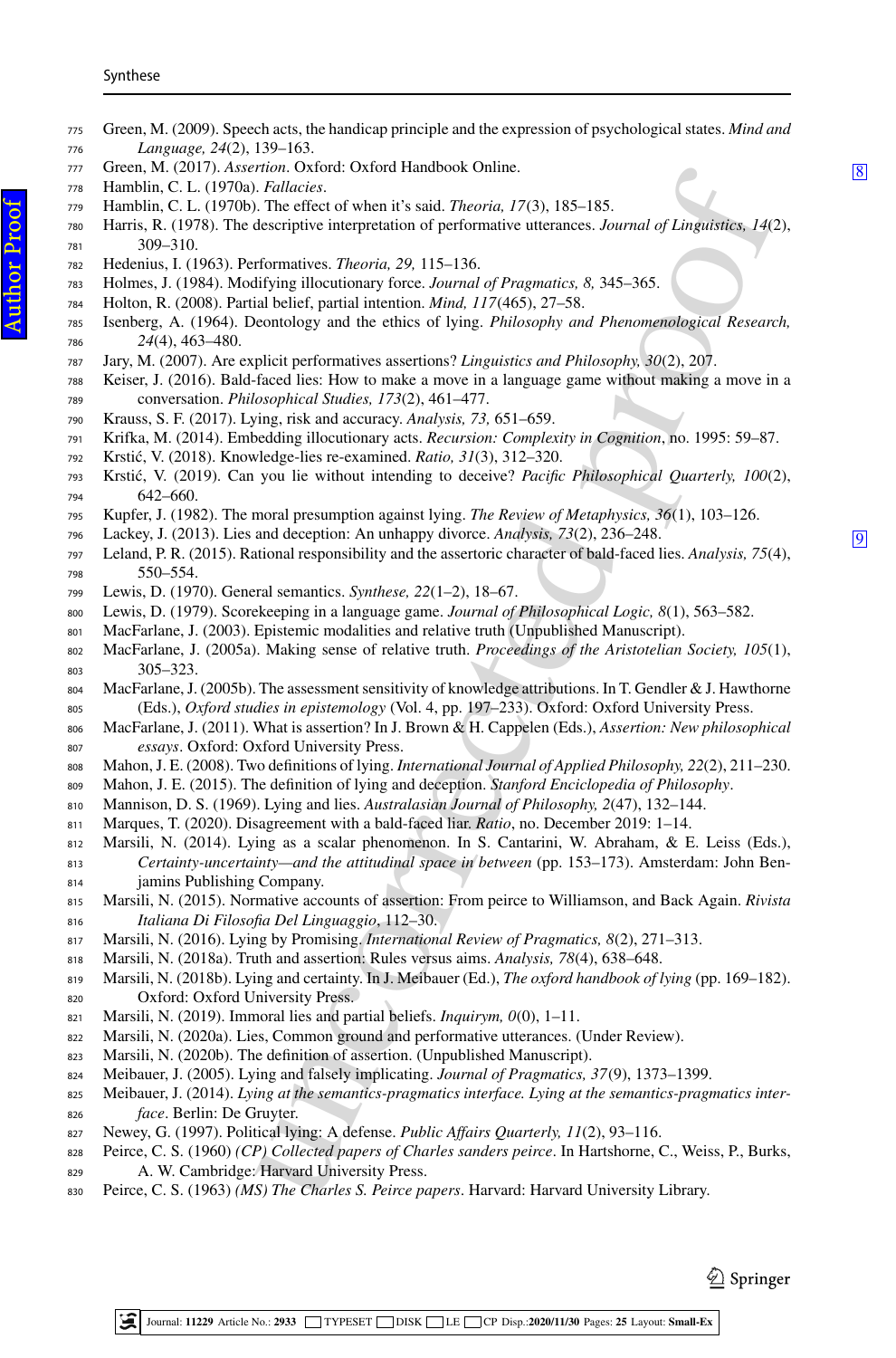- <span id="page-23-26"></span> Pepp, J. (2018). Truth serum, liar serum, and some problems about saying what you think is false. In *Lying: language, knowledge, ethics, politics*. Oxford University Press.
- <span id="page-23-17"></span> Portner, P. (2004). The semantics of imperatives within a theory of clause types. *Proceedings of SALT, XIV*(2), 235–252.
- <span id="page-23-2"></span>Primoratz, I. (1984). Lying and the "methods of ethics". *International Studies in Philosophy, 16,* 35–57.
- <span id="page-23-13"></span>Recanati, F. (2013). Content, mood, and force. *Philosophy Compass, 8*(7), 622–632.
- <span id="page-23-11"></span> Reimer, M. (1995). Performative utterances: A reply to bach and harnish. *Linguistics and Philosophy, 18,* 655–675.
- sentings on unperators within a uncay or causes (yes, *rincealings in*) <br>ing and the "mehado of ethics". International Stadies is *Perheculary in*<br>the methal mood, and force. *Philosophy Compass*,  $8(7)$ ,  $622-683$ .<br> Rescher, N. (1977). *Dialectics: A controversy-oriented approach to the theory of knowledge*. Albany: State University of New York Press.
- <span id="page-23-32"></span><span id="page-23-22"></span> Rescorla, M. (2009a). Assertion and its constitutive norms. *Philosophy and Phenomenological Research, LXXIX*(1), 98–130.
- <span id="page-23-33"></span>Rescorla, M. (2009b). Shifting the burden of proof? *Philosophical Quarterly, 59*(234), 31–36.
- <span id="page-23-18"></span> Roberts, C. (2012). Information structure in discourse: Towards an integrated formal theory of pragmatics. *Semantics and Pragmatics, 5*(6), 1–69.
- <span id="page-23-10"></span>Ross, W. D. (1930). *The right and the good*. Oxford: Oxford University Press.
- <span id="page-23-38"></span>Rudy Hiller, F. (2016). Assertion, justificatory commitment, and trust. *Análisis Filosófico, XXXVI*(1), 29–53.
- <span id="page-23-5"></span>Saul, J. (2012). *Lying, misleading, and the role of what is said*. Oxford: Oxford University Press.
- <span id="page-23-34"></span> Sbisà, M. (2001). Illocutionary force and degrees of strength in language use. *Journal of Pragmatics, 33*(September 1996), 1791–1814.
- <span id="page-23-37"></span>Sbisà, M. (2014). Evidentiality and illocution. *Intercultural Pragmatics, 11*(3), 463–483.
- Schoubye, A. J., & Stokke, A. (2016). What is said? *Noûs, 50*(4), 759–793.
- <span id="page-23-19"></span> Searle, J. R. (1969). *Speech acts: An essay in the philosophy of language* (Vol. 626). Cambridge: Cambridge University Press.
- <span id="page-23-20"></span>Searle, J. R. (1975). The logical status of fictional discourse. *New Literary History, 6*(2), 319–332.
- <span id="page-23-14"></span>Searle, J. R. (1976). A classification of illocutionary acts. *Language in Society, 5*(1), 1–23.
- <span id="page-23-9"></span>Searle, J. R. (1989). *How performatives work. Linguistics and philosophy*. Berlin: Springer.
- <span id="page-23-21"></span>Searle, J. R., & Vanderveken, D. (1985). *Foundations of illocutionary logic*. Cambridge: CUP Archive.
- <span id="page-23-1"></span> Silverman, C. (2016). This analysis shows how fake election news stories outperformed real news on facebook. *BuzzFeed News*.
- <span id="page-23-35"></span> Simons, M. (2007). Observations on embedding verbs, evidentiality, and presupposition. *Lingua, 117*(6), 1034–1056.
- <span id="page-23-3"></span> Sorensen, R. (2007). Bald-faced lies! lying without the intent to deceive. *Pacific Philosophical Quarterly, 88,* 251–264.
- <span id="page-23-4"></span>Sorensen, R. (2010). Knowledge-lies. *Analysis, 70*(4), 608–615.
- <span id="page-23-25"></span>Sorensen, R. (2011). What lies behind misspeaking. *American Philosophical Quarterly, 48*(4), 399–410.
- <span id="page-23-15"></span>Stalnaker, R. C. (1978). Assertion. In P. Cole (Ed.), *Pragmatics*. Cambridge: Academic Press.
- <span id="page-23-16"></span>Stalnaker, R. C. (2002). Common ground. *Linguistics and Philosophy, 25*(5), 701–721.
- <span id="page-23-6"></span>Stokke, A. (2013a). Lying and asserting. *Journal of Philosophy, 110*(1), 33–60.
- <span id="page-23-7"></span>Stokke, A. (2013b). Lying, deceiving, and misleading. *Philosophy Compass, 8*(4), 348–359.
- <span id="page-23-8"></span>Stokke, A. (2018). *Lying and insincerity*. Oxford: Oxford University Press.
- <span id="page-23-23"></span> Tanesini, A. (2016). "Calm down, Dear": Intellectual arrogance, silencing and ignorance. *Proceedings of the Aristotelian Society, Supplementary, 90*(1), 71–92.
- <span id="page-23-24"></span> Tanesini, A. (2019). Silencing and assertion. In S. Goldberg (Ed.), *The oxford handbook of assertion*. Oxford: Oxford University Press.
- <span id="page-23-36"></span> Thaler, V. (2012). Mitigation as modification of illocutionary force. *Journal of Pragmatics, 44*(6–7), 907–919.
- <span id="page-23-30"></span>Toulmin, S. E. (1958). *The uses of argument*. Cambridge: Cambridge University Press.
- <span id="page-23-27"></span>Viebahn, E. (2017). *Non-literal lies. v*. Dordrecht: Springer.
- <span id="page-23-12"></span>Viebahn, E. (2019). *Lying with presuppositions. Noûs*. New York: Wiley.
- <span id="page-23-28"></span>881 Viebahn, E., Alex, W., Neele, E., & Pascale, W. (2018). Can a question be a lie? An empirical investigation, no. July.
- <span id="page-23-31"></span> Wanderer, J. (2010). Brandom's challenges. In *Reading brandom: On making it explicit*. Abingdon: Rout-ledge.
- <span id="page-23-0"></span> Watson, L. (2018). Systematic epistemic rights violations in the media: A brexit case study. *Social Episte-mology, 32*(2), 88–102.
- <span id="page-23-29"></span>Weiner, M. (2005). Must we know what we say? *The Philosophical Review, 114*(2), 227–251.

 $\textcircled{2}$  Springer